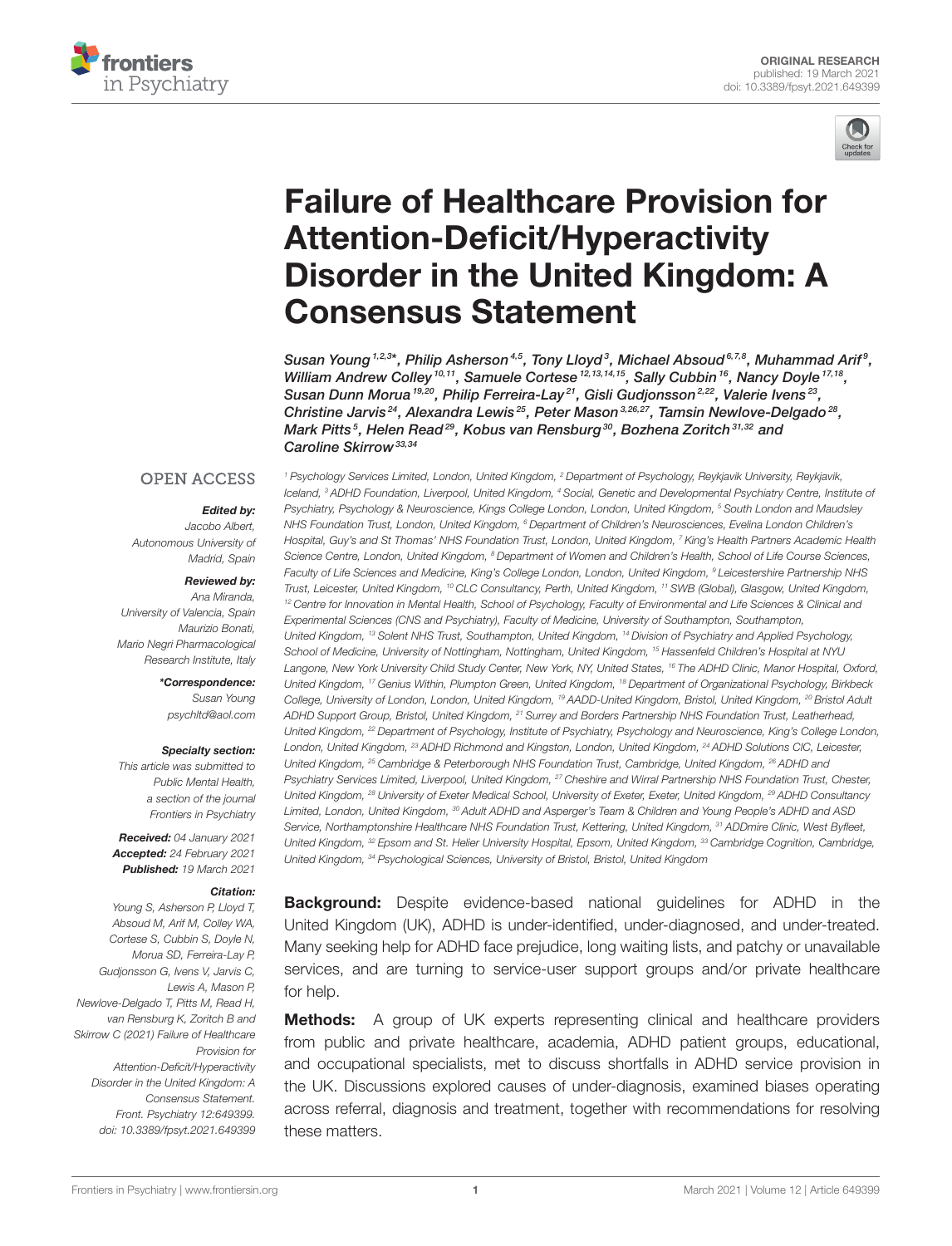**Results:** Cultural and structural barriers operate at all levels of the healthcare system, resulting in a de-prioritization of ADHD. Services for ADHD are insufficient in many regions, and problems with service provision have intensified as a result of the response to the COVID-19 pandemic. Research has established a range of adverse outcomes of untreated ADHD, and associated long-term personal, social, health and economic costs are high. The consensus group called for training of professionals who come into contact with people with ADHD, increased funding, commissioning and monitoring to improve service provision, and streamlined communication between health services to support better outcomes for people with ADHD.

**Conclusions:** Evidence-based national clinical guidelines for ADHD are not being met. People with ADHD should have access to healthcare free from discrimination, and in line with their legal rights. UK Governments and clinical and regulatory bodies must act urgently on this important public health issue.

Keywords: ADHD, service provision, healthcare commissioning, assessment, treatment

### **BACKGROUND**

Attention-deficit/hyperactivity disorder (ADHD) is a common neurodevelopmental disorder characterized by persistent and impairing inattention and/or hyperactivity-impulsivity [\(1,](#page-12-0) [2\)](#page-12-1). ADHD usually first presents in childhood, and persists into adulthood in a sizeable proportion of cases [\(3,](#page-12-2) [4\)](#page-12-3).

ADHD is common. Worldwide prevalence, estimated by standardized procedures in representative samples of the community, falls between 5 and 7% in children and adolescents [\(5,](#page-12-4) [6\)](#page-12-5), and 2–4% in adults [\(7–](#page-12-6)[9\)](#page-12-7). Diagnostic and impairment criteria and source of information contribute to heterogeneity of estimates [\(6\)](#page-12-5), and evidence suggests that using the same diagnostic criteria estimated prevalence rates vary significantly across different countries with rates being higher in high and high middle income countries [\(9\)](#page-12-7). Research indicates significant genetic influences, environmental risk factors, and differences in pattern of brain correlates in affected individuals as shown in neuroimaging studies [reviewed in [\(10\)](#page-12-8)].

ADHD is associated with a range of adverse outcomes. People with ADHD are more prone to accidents and injuries, and have a higher mortality rate compared to the rest of the population [\(11,](#page-12-9) [12\)](#page-12-10). They are more likely to be involved in delinquency, criminal behavior and substance use [\(13,](#page-12-11) [14\)](#page-12-12), experience early or unplanned pregnancy [\(15\)](#page-12-13), and experience challenges in education and at work [\(16\)](#page-12-14). Associated problems and comorbidities are common, frequently arise in childhood and are likely to accumulate during the lifetime; for example, research documents a trajectory of ADHD in childhood, leading to academic and social problems which, in some cases, leads on to depression [\(17\)](#page-12-15).

Timely detection and treatment is likely to moderate risks and improve outcomes [\(18,](#page-12-16) [19\)](#page-12-17). ADHD is commonly treated with psychostimulants, such as methylphenidate and amphetamine. A recent systematic review and network metaanalysis recommended methylphenidate for children and adolescents and amphetamines for adults, taking into account both efficacy and safety [\(20\)](#page-12-18). Pharmaco-epidemiological studies show that during periods on treatment, people with ADHD have a lower risk of suicide [\(21\)](#page-12-19), unintentional injury [\(11\)](#page-12-9), motor vehicle accidents and substance use disorders [\(19\)](#page-12-17), reduced hospital contact [\(22\)](#page-12-20), better educational [\(23\)](#page-12-21), and occupational [\(24\)](#page-12-22) outcomes, as well as reduced criminality [\(22\)](#page-12-20). Furthermore, evidence suggests delays in treatment lead to high long-term personal and public costs, including reduced economic productivity, and increased health, social care and state benefit costs [\(25,](#page-12-23) [26\)](#page-12-24). Effective psychological interventions have been found to help increase employment and education rates and reduce use of cash benefits and social services [\(27\)](#page-12-25).

There has been a stepped change in clinical policy for treating ADHD in the United Kingdom (UK) over the past three decades. This has co-occurred with the mainstreaming of childhood ADHD into generic mental health services, and the publication of the first national clinical guidance on adult ADHD by the National Institute for Clinical Excellence in 2008. As a result of these changes and increased recognition of ADHD in the population, there has been a significant increase in rates of first diagnosis and prescribing of childhood ADHD [\(28,](#page-12-26) [29\)](#page-12-27), and many clinicians have seen their ADHD patient caseload and waiting list increase significantly.

However, ADHD and its treatment remains controversial in public, policy, and clinical spheres both in the UK [\(30](#page-12-28)[–33\)](#page-13-0) and in other countries. The controversy centers around the perception of ADHD as a medicalised social construct [\(34\)](#page-13-1), represented

**Abbreviations:** ACAS, advisory, conciliation and arbitration service; ADHD, attention-deficit/hyperactivity disorder; AMHS, adult mental health services; ASD, autism spectrum disorders; CAMHS, child and adolescent mental health services; CBT, cognitive behavioral therapy; CCH, community child health; CCG, clinical commissioning group; DSM, diagnostic and statistical manual of mental disorders; FOI, freedom of information; GP, general practitioner; GPwERs, GPs with extended roles; IAPT, improving access to psychological therapies; ICD, international classification of disease; NHS, national health service; NICE, national institute for health and care excellence; UK, United Kingdom; UKAP, UK ADHD partnership; UKAAN, UK adult ADHD Network; SIGN, Scottish intercollegiate guidelines network.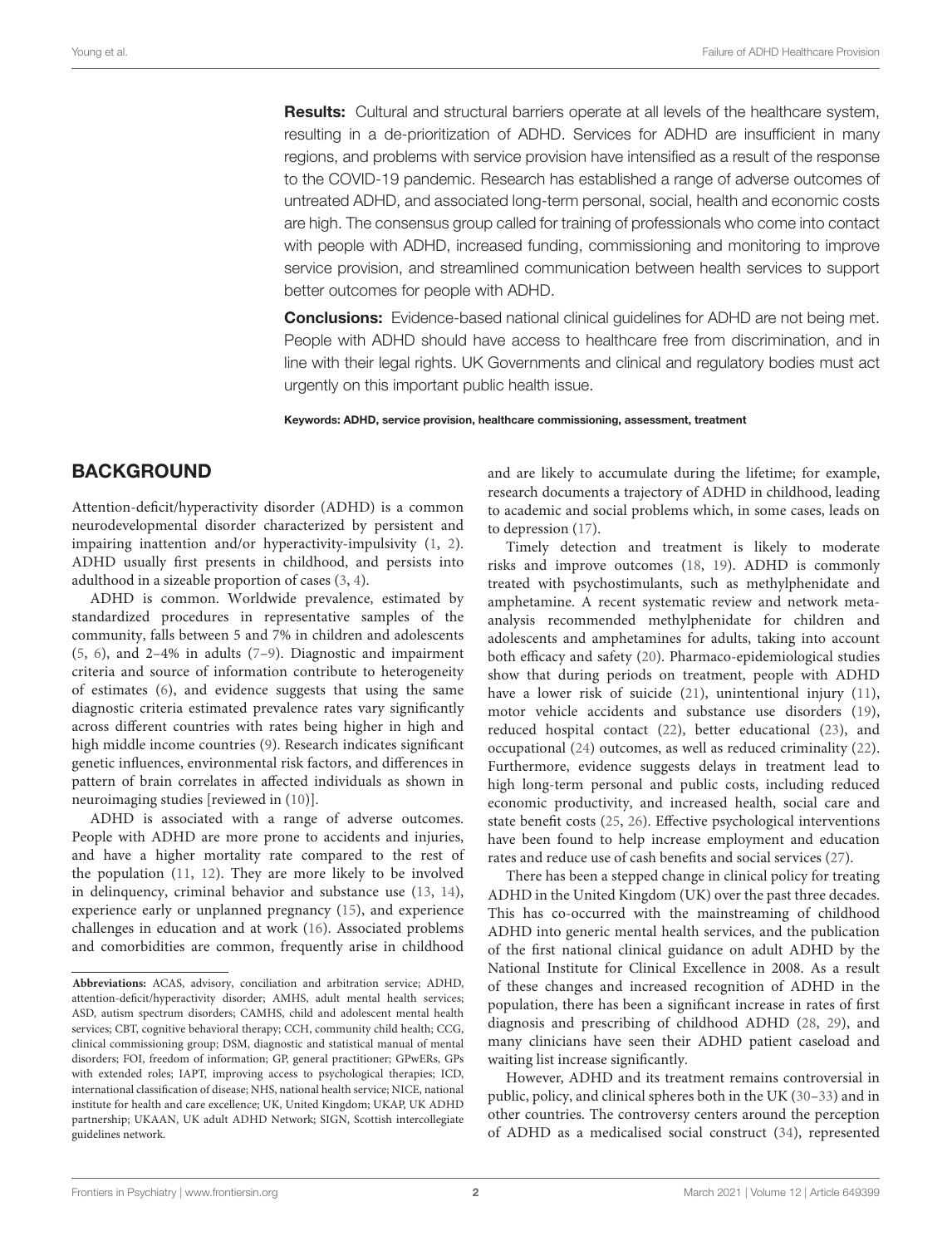in some newspapers as a catchall for naughty behavior [see for example [\(35\)](#page-13-2)]. The increase in ADHD medication prescription in the UK over the last two decades has been a cause of national concern, provoking responses from health and educational representatives [\(36,](#page-13-3) [37\)](#page-13-4). Concerns have also been expressed around the potential diversion and misuse of ADHD medication as a "study drug" [\(38\)](#page-13-5). This leads to short-sighted calls to curtail prescriptions, but risks unfairly penalizing those who genuinely need ADHD medication.

However, contrary to concerns of over-medication, ADHD is more likely to be under-identified, under-diagnosed and undertreated in the UK [\(39,](#page-13-6) [40\)](#page-13-7). Many of those who seek help face patchy, unavailable and inaccessible services, and extremely long waiting lists [\(41–](#page-13-8)[43\)](#page-13-9). Problems with access to services also affect young people with ADHD in transition from child to adult mental health services [\(44,](#page-13-10) [45\)](#page-13-11). Patients report accumulated psychosocial burden from delays in diagnosis and treatment [\(46\)](#page-13-12). Those who struggle to receive support are being signposted to, or are seeking out, local or national service-user support groups for help. These charitable organizations are inundated with support requests that they are not always equipped or qualified to fulfill, with certain regional exceptions. Those who are able to afford it turn away from the National Health Service (NHS) and toward private healthcare.

These problems have been exacerbated since the advent of the COVID-19 pandemic. Efforts to delay the spread of the virus have had an impact on demand and capacity to deliver support for people with mental health needs. The pandemic is associated with a range of social, financial, educational, health, and personal concerns, which are all stressors associated with mental health issues [\(47\)](#page-13-13). Individuals with ADHD are likely to be particularly vulnerable to the distress caused by the pandemic and physical distancing measures, and may display increased behavioral responses [\(48\)](#page-13-14). They may also be at greater risk of contracting COVID-19, a risk that appears to be exacerbated in ADHD patients who are untreated [\(49\)](#page-13-15). Although these additional pressures on services have arisen more recently and are likely to increase with the exacerbation of clinical needs in this population, they have compounded already existing shortfalls.

Whilst acknowledging current challenges for mental health provision and the increase in service provision for ADHD over the past three decades, the existence of a significant unmet clinical need for individuals with ADHD in the UK demands scrutiny. With evidence of personal, clinical, social, and economic benefits of investing in adequate treatment for ADHD, access to clinical support must be improved not only in the context of the pandemic, but also beyond. It is on the basis of these key issues that professionals specializing in ADHD convened for a consensus meeting to discuss the gap in ADHD provision in the UK.

# METHODS

The consensus group convened in London on the 11th February 2019. The meeting was hosted by three leading UK ADHD organizations; (1) the ADHD Foundation [\(https://www.adhdfoundation.org.uk\)](https://www.adhdfoundation.org.uk); (2) The UK ADHD Partnership (UKAP, [www.ukadhd.com\)](http://www.ukadhd.com) and; (3) the UK Adult ADHD Network (UKAAN, [www.ukaan.org\)](http://www.ukaan.org). Meeting attendees were academics, mental health professionals, educational and occupational specialists, service-user support services and charity workers specializing in ADHD. Healthcare practitioners represented both those working within private practice, and the National Health Service (NHS), the UK-wide universal healthcare system providing free or low-cost healthcare to UK residents.

The meeting commenced with presentations on (1) ADHD provision in the UK from the viewpoint of the ADHD Foundation, and (2) an overview of research on treatment and short- and long-term outcomes of ADHD. This was followed by a question and answer session, after which attendees separated into three breakout groups, in which discussions were facilitated by group leaders. Following the group work, all attendees reassembled. Group leaders then presented findings to all meeting attendees for another round of discussion and debate, until consensus was reached.

The National Institute for Health and Care Excellence (NICE) guidelines provide clinical guidance for the diagnosis and treatment of ADHD within the NHS across England and Wales [\(50,](#page-13-16) [51\)](#page-13-17), and adopted, as appropriate, in Northern Ireland [\(52\)](#page-13-18). The Scottish Intercollegiate Guidelines Network (SIGN), provides the equivalent for Scotland [\(53\)](#page-13-19). NICE guidelines were used as a benchmark for service provision in these discussions, since these provide official guidance for England and Wales and there is good overlap between NICE and other recommendations for the management of ADHD in SIGN.

Group discussions included the following three main topics, each of which was explored for differences between children and young people (age  $\langle 18 \rangle$  and adults (age  $>18$ ):

- How do we know children, young people and adults with ADHD are not being diagnosed and why is this happening?
- Are the NHS services provided adequate?
- What is happening to those with ADHD who cannot access NHS healthcare for their ADHD?

Presentations and debate amongst attendees were audiorecorded and transcribed. During group breakout meetings, a note-taker was allocated to each breakout group, and after the consensus meeting notes were circulated to participants in each breakout group for review. All materials (transcriptions, electronic slide presentations, and breakout group notes) were synthesized jointly by the lead author and writer.

Where relevant and available, consensus discussion points are provided alongside references to the supporting research literature, gray literature, policy or legislative documentation. Where reports are anecdotal only and relate to the clinical or professional experiences of consensus attendees, these are described as such in the following report. A final draft was circulated to all authors for approval before submission. The consensus outcomes therefore represent the views and recommendations of the authors in the consensus group as a whole, reflecting the views of a range of professionals involved in ADHD care and some key organizations working in this area.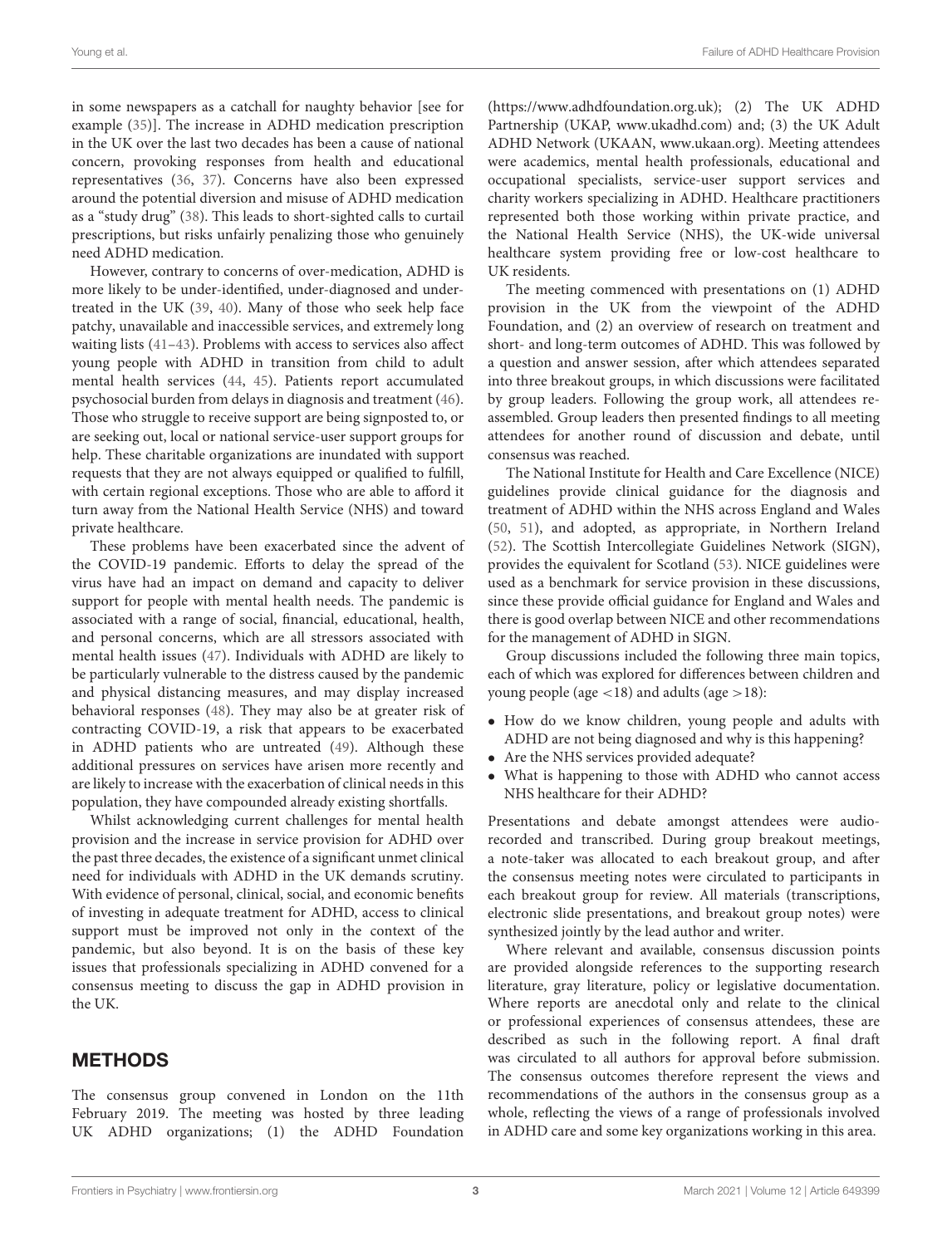# RESULTS AND CONSENSUS OUTCOME

Shortfalls in detection and service provision can be inferred from discrepancies between community prevalence rates (defined as the rate of ADHD in a large sample of people in the general population) and administrative prevalence (defined as the proportion of people with a recorded clinical diagnosis) [\(39\)](#page-13-6). Population prescription rates for ADHD medications are often used as a proxy for clinical diagnosis in administrative prevalence studies, but underestimate rates of diagnosis, since they do not take account of patients who are managed without ADHD medications.

When considering community prevalence studies (using similar methodological approaches) world estimates of the prevalence of childhood ADHD have not changed in the past three decades [\(54\)](#page-13-20). By contrast, prescribing prevalence in the UK has increased over this period of time [\(28\)](#page-12-26). This shows that rates of identification and access to treatment has improved over time, although these continue to remain low across all ages. Similarly, increases in rates of medication use for ADHD have been seen across a range of different countries worldwide over this period of time albeit with a broad discrepancy in treatment rates [\(40\)](#page-13-7).

ADHD administrative prevalence (based on rates of diagnosis and/or prescriptions) in children and adolescents in the UK has been estimated to fall between 0.2 and 0.9% since the mid-2000s [\(39\)](#page-13-6). These rates remain below community prevalence estimates in the UK estimated at around 2.2% in 1999 and 2005 [\(55,](#page-13-21) [56\)](#page-13-22), with more recent estimates of 1.6% in 2017, based on the more restrictive ICD-10 Hyperkinetic Disorder criteria [\(57\)](#page-13-23). Administrative prevalence of adult ADHD in the UK stands at around 0.1% [\(40\)](#page-13-7), far below even some of the lowest prevalence rates documented in adults [\(9\)](#page-12-7).

People with ADHD can face a long and difficult journey to reach diagnosis and long-term management, described in some cases as "an uphill struggle" [\(46\)](#page-13-12). A number of hurdles to reaching treatment were highlighted during the consensus meeting and these are described in more detail in the sections below. Whilst pathways to care for children and adults are distinct, barriers to treatment are largely overlapping. After describing these barriers, we provide recommendations for improving provision and outcomes for people with ADHD.

# Barriers to ADHD Diagnosis and Treatment Provision

### Detection of ADHD and Associated Problems

ADHD can only be diagnosed and treated as quickly as the condition is identified in the community. However, there are several reasons that it may go undetected. Expectations that ADHD expresses only as hyperactive, restless, and disruptive behavior may limit detection of the many more subtle presentations. Although more subtle inattentive problems can present across both sexes, they may disproportionately affect detection of ADHD in girls and women [\(58\)](#page-13-24). Furthermore, lower rates of detection have been reported among minority racial/ethnic groups in the United States [\(59\)](#page-13-25) and more research is required to examine for biases in operation for ADHD treatment in relation to ethnic and racial status in the UK.

ADHD symptoms in those with higher intellectual functioning and/or individuals applying a range of compensatory strategies to reduce or mask their difficulties may also go undetected. Even if detected, these individuals may not appear to meet impairment thresholds for referral to secondary health services and assessment.

Comorbidity is common and complicates identification and treatment in ADHD. Common comorbidities in children include autism spectrum disorders (ASD), mood, anxiety, oppositional, and conduct disorders, as well as specific learning and language disorders, epilepsy and Tourette's syndrome [\(60,](#page-13-26) [61\)](#page-13-27). In adults with ADHD, comorbid symptoms and disorders are also extremely common [\(62\)](#page-13-28) and include ASD, mood, anxiety, impulse control, and substance use disorders [\(63,](#page-13-29) [64\)](#page-13-30). The consensus group noted that with increasing age, people with ADHD typically present with more co-occurring conditions, which can lead to diagnostic overshadowing, making diagnosis more complex and ADHD more likely to be missed. Symptomatic overlap with other disorders and a lack of awareness of ADHD in clinical practice can lead to diagnostic mis-specification [\(65,](#page-13-31) [66\)](#page-14-0).

As children age and become more independent, their environmental support declines, whilst social, academic and environmental demands increase [\(67\)](#page-14-1). There is now increasing evidence that in at least some cases, the full-blown disorder emerges during the middle adolescent years, when more demands are made on individuals and they fall further behind their peers [\(68\)](#page-14-2). Some young people with ADHD may develop emotional dysregulation and comorbid disorders (for example, mood disorders, eating disorders, and self-harm), triggering inclusion into different treatment pathways.

People with ADHD may come in contact with a range of mental health, social care or criminal justice professionals in their lifetime. However, ADHD often remains unrecognized and provisions are put in place for other conditions. This is evidenced by the high rates of unrecognized ADHD in patient populations treated for other psychiatric conditions [15.8–17.4% [\(69\)](#page-14-3)], and in prison populations [25.5% [\(70\)](#page-14-4)]. Importantly, the consensus group noted that adults with ADHD may show poor response to the treatment of comorbid conditions if ADHD symptoms are not appropriately managed. Symptoms such as emotional instability, characteristic of many other mental health disorders, often improve when ADHD is treated [\(71\)](#page-14-5).

ADHD symptoms tend to decline with increasing age [\(7\)](#page-12-6), with greater decline seen for hyperactive-impulsive symptoms, but less so for inattentive symptoms [\(72\)](#page-14-6). Adults with ADHD can therefore have a more subtle presentation characterized by more internalized symptoms rather than overt externalized behavior [\(1\)](#page-12-0). The consensus group noted that with increasing age people with ADHD may present with a variety of additional difficulties (e.g., insomnia, anxiety, depression), and are less likely to attribute problems to ADHD. In older adulthood there may be confusion between the lifelong attentional problems of people with undiagnosed ADHD and prodromal dementia [\(73\)](#page-14-7). The experience of adult mental health clinicians in the group was that most patients presenting in adult ADHD clinics for the first time had not previously received an assessment or diagnosis for ADHD as children.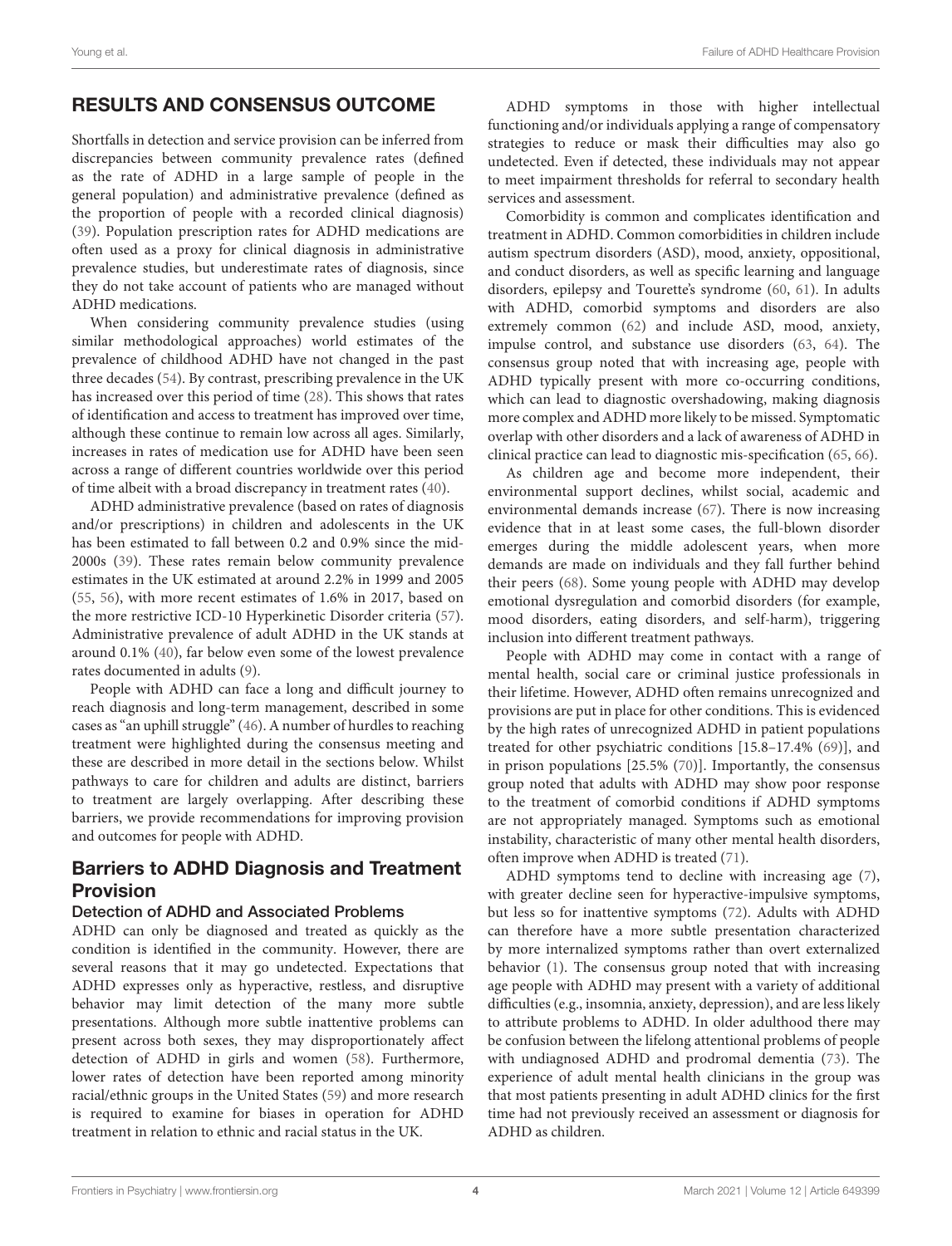### Gatekeepers of ADHD Assessment and Diagnosis

In the UK healthcare system, a patient with ADHD passes through multiple stages in the process of seeking help. The knowledge and attitudes of the network of gatekeepers can facilitate or hinder their access to support. One problem noted repeatedly during the consensus meeting is that there is no consistent referral route across all regions of the UK.

Parents/carers are often the first to seek out referral and diagnosis for their children and their perception of the presenting problem is a key contributor to primary care referrals to community pediatric and/or Child and Adolescent Mental Health Services (CAMHS) [\(33,](#page-13-0) [74\)](#page-14-8). Similarly, the understanding and attitude toward ADHD of help-seeking adults is likely to affect their likelihood of self-referral.

Teachers are often the first (and may be the only) professionals approached by parents or carers [\(74\)](#page-14-8). Teachers and educators are also in regular contact with a large number of children and young people and they are well-positioned to identify when a child or young person is struggling. However, teachers are more likely to raise concerns regarding ADHD when the child presents with notable hyperactivity-impulsivity and associated disruptive behavior [\(75\)](#page-14-9). Furthermore, referral may be hindered by overemphasizing the role of adverse home environments and dietary factors as primary causes of symptoms [\(76\)](#page-14-10) and/or the perception that poor parenting is to blame [\(77\)](#page-14-11). With the diagnostic requirement that ADHD symptoms are pervasive and present across two or more settings, school observations and teacher input can support or undermine a legitimate referral for assessment and diagnosis.

Primary care services are another main point of contact for parents/carers and are usually the first port of call for adults for onward referral for ADHD assessments. Unfortunately, some primary and even some secondary care physicians express uncertainty about the legitimacy of an ADHD diagnosis [\(78,](#page-14-12) [79\)](#page-14-13). They may have negative and unhelpful attitudes about ADHD [\(46\)](#page-13-12), and may perceive parental help-seeking as reflecting the desire to "shift blame" or find a "quick fix" for behavioral or disciplinary problems [\(80\)](#page-14-14). As a result, some affected adults, young people and their families may experience blame or dismissal [\(30,](#page-12-28) [79\)](#page-14-13).

Progressive revisions to diagnostic criteria and clinical practice over the last 30 years have broadened the ADHD phenotype. Some healthcare practitioners may not be aware of these changes or may have limited "buy-in" [\(81\)](#page-14-15), and still be discounting a variety of ADHD presentations, such as adult ADHD, ADHD comorbid with ASD, or inattentive only presentations. These presentations may be met with an extra dose of distrust, particularly for adult ADHD for which the consensus group noted stigma remains particularly high.

### ADHD Healthcare Organization in the UK

The consensus group noted that there are local and regional idiosyncrasies in referral pathways and treatment arrangements for both child and adult ADHD services, which can make it challenging to navigate access to care.

Insight into health service provision in the UK can be obtained from public authorities through legislative rights under the Freedom of Information (FOI) act of 2000 [\(82\)](#page-14-16), which allows access to information on the daily workings of public services. However, the information provided may not be complete and a non-response may reflect a reluctance to report on gaps in services or other constraints, such as lack of time or staff to respond [\(83\)](#page-14-17). Statistics such as waiting times can be misleading due to, for example, closure of referrals and waiting lists once services reach capacity [\(84\)](#page-14-18), or due to internal triaging where there is an initial waiting list for a generic assessment followed by yet another waiting list for ADHD assessment in patients with suspected ADHD. This practice of undisclosed data manipulation, can make the FOI data provided impossible to interpret straightforwardly and more difficult still to compare across services or regions.

### **ADHD Service Pathways in Children**

At primary school age, ADHD is diagnosed and treated by Developmental Pediatricians in some regions or CAMHS in others; at secondary school-age it is usually managed through generic mental health services for children and young people [Community Child Health (CCH) or CAMHS]; in older teenagers and in adulthood the service is provided by specialist ADHD services or Adult Mental Health Services (AMHS) with expertise in ADHD.

After diagnosis and medication titration (where indicated) in secondary care, clinical care is often, but not always, transferred back to primary health through shared care protocols. Where this is the case, GPs assume responsibility for prescribing and providing routine physical check-ups. NICE then recommends that annual reviews of ADHD medication be conducted by healthcare professionals with training and expertise in managing ADHD [\(50\)](#page-13-16).

A report from the Education Policy Institute using data from FOI requests from CAMHS Services revealed a "postcode lottery" for access to general mental healthcare. Median waiting times ranged from 1 day to 6 months and there was wide variation in the rates of referral rejection, with specialist mental health services rejecting referrals from as many as one in four children (24.2%) in 2017/18 [\(41\)](#page-13-8). The most common justification for rejection was that the referred mental health conditions were not serious enough to meet the eligibility criteria for treatment, which included young people who had self-harmed or experienced abuse. Whilst these statistics do not reflect wait times and rejection rates for ADHD in particular, they highlight problems with mental health provision across CAMHS. Long waiting times were also reported in a 2016 survey by the Royal College of Pediatrics and Child Health. They reported that the average time from referral to diagnosis for ADHD exceeded 6 months for Community Child Health teams [\(42,](#page-13-32) [43\)](#page-13-9).

The consensus group discussed the erratic way in which exclusionary criteria from service provision is applied. From the experience of the consensus group, some services only accept children and young people with ADHD when a patient presents with comorbidity. Others only accept those presenting with acute comorbidity (such as self-harming behaviors or eating disorders). Charity representatives spoke of instances when access to services had been declined to children as young as 14 years due to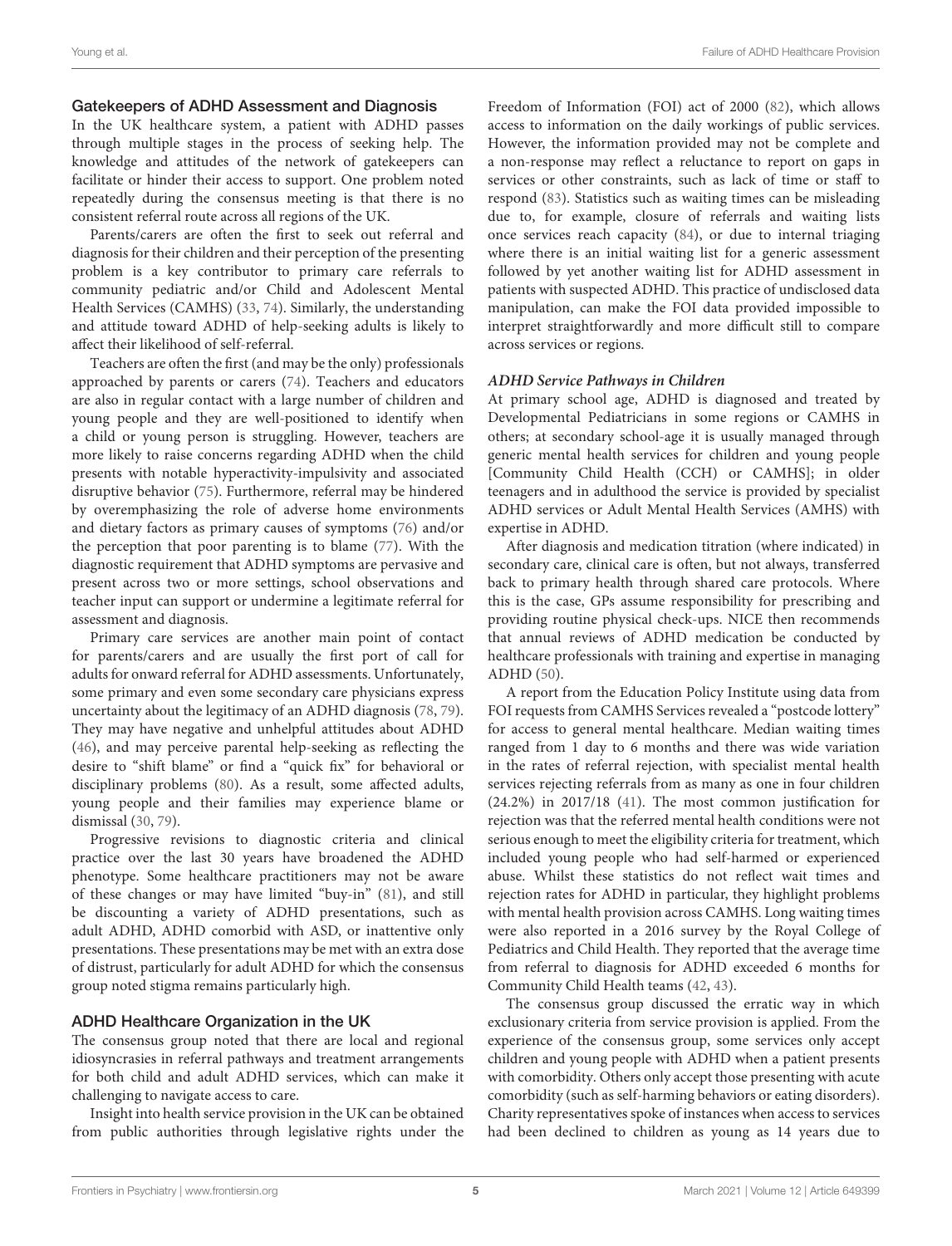waiting lists that were so long the child would exceed the age cut-off for the service before they were seen. Anecdotal accounts were provided of young people with ADHD and severe comorbidities (self-harm, eating disorders, attempted suicide) being refused treatment for these comorbidities, on the basis that they were attributed to impulsivity (rather than a reflection of mental distress and an intention to self-harm) and their existing diagnosis of ADHD. The effect of these policies is that vulnerable young people and families seeking support are turned away, refused access to healthcare, and do not receive any support at all.

### **ADHD Service Pathways in Adults**

Evidence suggests a similar "postcode lottery" for access to adult ADHD services, albeit with even longer waiting lists. A national survey found patchy provision of services for adults with ADHD [\(85\)](#page-14-19), and in some localities services simply did not exist at all. In regions without adult ADHD specialist services, individuals should, by right under the NHS Constitution, be able to access these services elsewhere [\(86\)](#page-14-20), however service commissioners may delay or refuse to fund out-of-area ADHD treatment [\(87\)](#page-14-21). As a result, some people with ADHD are left in limbo, unable to access clinical care or social support, and unable to benefit from their legal rights and support systems associated with their disability. Help-seeking pathways for those suspecting a diagnosis of adult ADHD are shown in **[Figure 1](#page-6-0)**. These pathways do not reflect how the healthcare systems should be structured, but rather provide an overview of the complex pathways that patients may take when seeking support for ADHD. Furthermore, this simplified schema shows key points at which patients may seek out help external to the NHS, either from voluntary or charitable organizations or from private health services.

Clinical Commissioning Groups (CCGs) are regional bodies of the NHS, which allocate, plan and provide services for populations within specific service regions. A review of ADHD provision in CCGs in England was undertaken in 2018 with Freedom of Information (FOI) requests by Takeda pharmaceuticals and the report was supported and endorsed by the ADHD Foundation charity [\(88\)](#page-14-22). This report revealed a lack of oversight for demographic need for ADHD services by CCGs: only around one-third of CCG respondents provided information about waiting times or budget spent on ADHD services; less than one-third gave an estimate of the number of ADHD patients for whom they commissioned services. Where information was provided regarding the average waiting time from referral to assessment, this spanned from 4 weeks to 3.8 years (average 14 months). In July 2020, BBC News reported FOI data on adult ADHD waiting lists from 33 NHS trusts. A total of 20,859 adults were on waiting lists for ADHD services; 11 trusts had maximal waiting times of at least 2 years; and some reported waiting times of over five [\(89\)](#page-14-23).

Internal reports from NHS governing bodies in certain parts of the country show the tensions that arise between the desire to reduce long patient waiting times, the likely additional costs from increased service investment and resultant increased prescription rates [\(90,](#page-14-24) [91\)](#page-14-25). These conflicts may effectively paralyze progress in terms of increasing service delivery for affected patients.

Financial constraints within individual services reveal the myopic nature of treatment and commissioning arrangements. This is particularly true for people with ADHD where treatment shortfalls are associated with significantly increased societal and personal costs, and which are shouldered elsewhere in the health, social care and judicial systems.

### Barriers to Treatment

NICE guidelines emphasize the importance of recognition of ADHD, diagnosis and treatment, continuity of care, and ensuring that people with ADHD have a comprehensive, holistic shared treatment plan that addresses psychological, behavioral, and occupational or educational needs [\(50\)](#page-13-16). However, access to treatment is not always straightforward, even for those who are already diagnosed. The consensus group identified four key areas of concern, outlined below.

### **Lost in Transition**

Transition in healthcare refers to the process of transferring the clinical care of a patient from child to adult services, which occurs by the age of 18 years in most cases. There are multiple possible transition pathways in the NHS which vary regionally, and include referral to Adult Mental Health Services (AMHS), to specialist ADHD services or to GPs in primary care.

NICE guidelines recommend that young people with ADHD receiving treatment from CAMHS or pediatric services should be assessed at transition age, and then if needed transferred to adult services, where they should be re-assessed [\(50\)](#page-13-16). Transfer of care should occur alongside a handover of full information, formal meetings between child and adult services, with planning of transition including the young person [\(50\)](#page-13-16). Specific guidance is available regarding the implementation of NICE guidelines to achieve successful transition between services for young people with ADHD [\(92\)](#page-14-26). However, in practice NICE guidelines on transition are often not implemented due to resource and time constraints and the multiple structural and organizational barriers in which service providers operate [\(78,](#page-14-12) [93,](#page-14-27) [94\)](#page-14-28).

Transition takes place at a critical juncture in young people's lives and there are understandable concerns about the effects of sudden treatment cessation on their educational and/or occupational outcomes [\(95\)](#page-14-29). One study of prescribing rates showed that rates of primary care prescribing of ADHD medication for young people in the UK declined more steeply than expected given the rate of symptom reduction—suggesting that some may experience cessation of medication due to a change of services rather than due to symptoms declining [\(96\)](#page-14-30).

The consensus group noted that treatment cessation may arise from adolescents electively disengaging with clinical services. Others may be discharged or lost to follow-up during the transition stage for a range of reasons: a lack of adult services to which they can be referred, not meeting criteria for inclusion in adult service criteria (severity or impairment); a lack of knowledge or resources for treating ADHD within available services; and failure to attend the first post transition appointment [\(78,](#page-14-12) [93,](#page-14-27) [97](#page-14-31)[–99\)](#page-14-32). The CATCh-uS study prospectively examined transition into adult services in young people with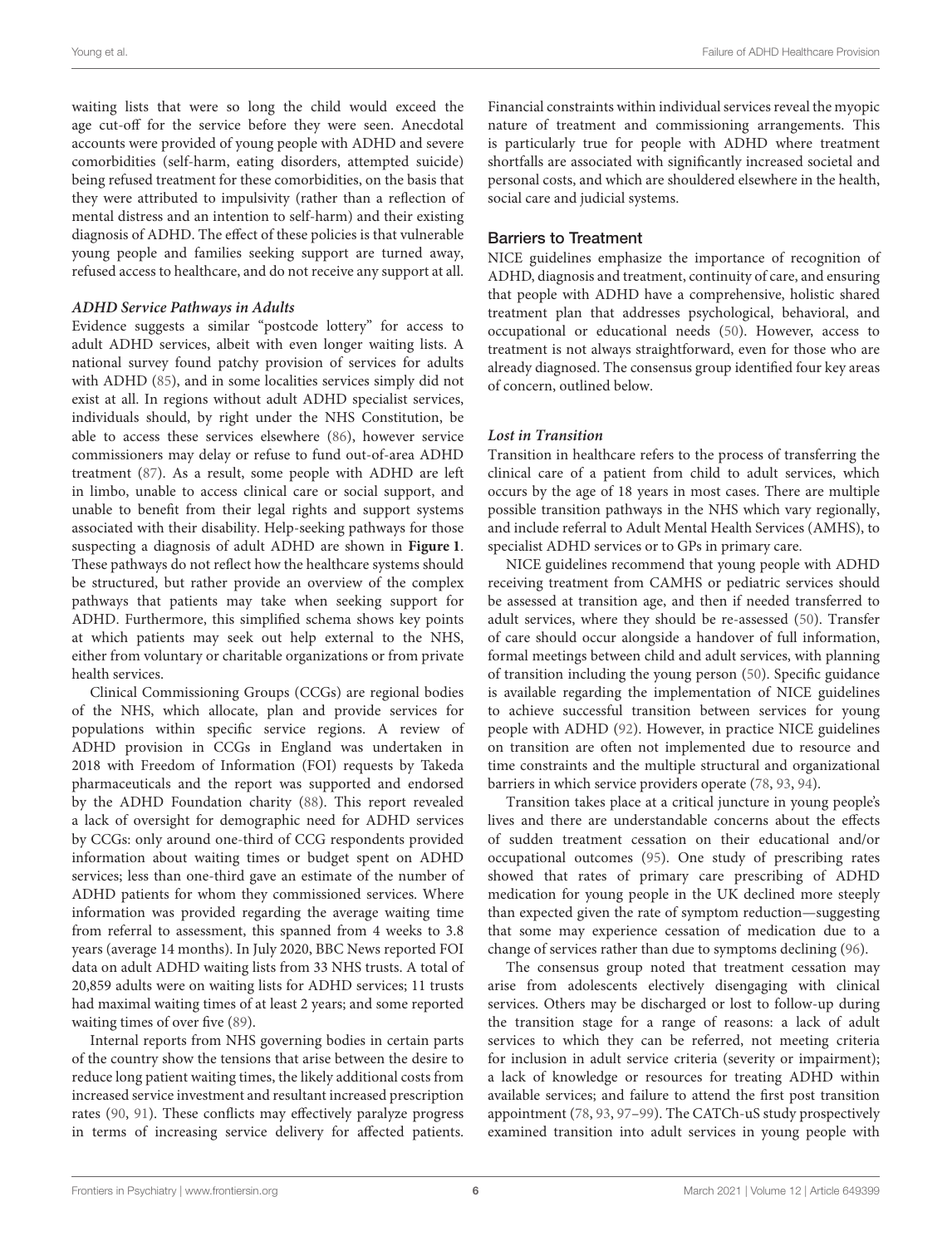

<span id="page-6-0"></span>FIGURE 1 | Successful and unsuccessful pathways to Adult ADHD treatment initiation and maintenance. This simplified schema shows the interaction between NHS bodies and services, voluntary and charitable organizations, and private health services. Shared care arrangements are shown on a dark green background. Note that in the experience of the consensus group, shared care between NHS and private practices (red dashed line) are infrequently supported. NHS, national health services; ADHD, attention-deficit/hyperactivity disorder.

ADHD in the UK, and found that only 1 in 5 eligible young people transitioned successfully [\(99\)](#page-14-32).

When transition to adult ADHD services is unsuccessful, child mental health services may be left with the responsibility of continuing care, further decreasing their capacity to respond to new referrals [\(100\)](#page-14-33). In some regions, ADHD services for children are supported entirely by CAMHS without involvement community pediatric services, and with limited availability of shared care prescribing with primary care services. On transition, primary care providers are suddenly expected to take over the unfamiliar role of long-term routine monitoring of ADHD medication in these same patients, without specialist oversight as recommended in NICE guidelines, and may refuse. As a result, young people with

ADHD may suddenly and unexpectedly lose access to their usual treatments.

In cases where treatment is stopped during adolescent years, the consensus group noted that it can be difficult for young people to restart treatment again.

### **Lost in Communication**

NICE guidelines state that ADHD diagnosis and medication initiation and titration should be conducted by a specialist in ADHD [\(50\)](#page-13-16). Once patients have been stabilized on medication, treatment can be managed and monitored jointly with primary care, under a shared care protocol. Specialist review is recommended on an annual basis, but routine check-ups and prescribing can be completed in primary health. This frees up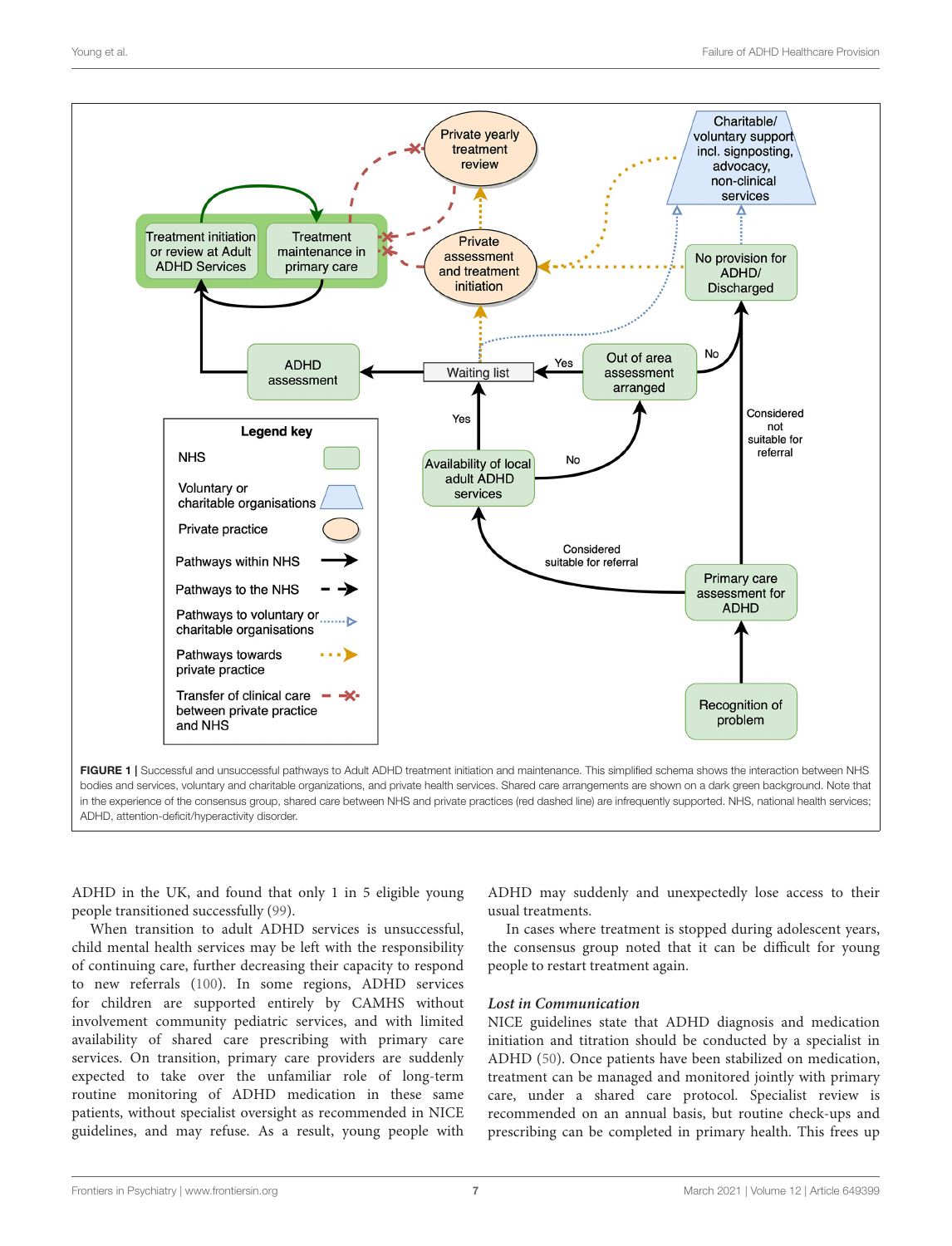some capacity within secondary health services, allowing them to take on new referrals and manage more complicated cases.

However, often shared care arrangements fall apart, seriously disadvantaging patients caught in the middle. This can be due to lack of agreement or inadequate communication, or where primary care practitioners are concerned about assuming responsibility for an unfamiliar treatment [\(101\)](#page-14-34). Insufficient support from secondary healthcare services may undermine continuity of care for affected patients. For example, a Royal College of Pediatrics and Child Health report published in 2017 showed that only 11.4% of Community Child Health (CCH) services could always see ADHD patients when follow-up was due, and 60% could do so no more than half the time, raising issues of medication safety [\(43\)](#page-13-9).

Primary care practitioners may feel that ADHD symptom monitoring is not in their remit, and some believe that prescribing for ADHD should not be carried out by primary care [\(80,](#page-14-14) [102\)](#page-15-0). Reasons for not prescribing include concerns regarding the diagnosis, the unavailability of non-pharmacological treatment, and potential inadequacy of physical monitoring in secondary care [\(102\)](#page-15-0). Primary care practitioners also voice concerns around the nature of medication in terms of stimulants being "controlled drugs," and risk of potential misuse and diversion [\(103\)](#page-15-1), they may lack confidence in managing ADHD treatment, due to knowledge limitations, insufficient training and/or poor communication from specialist services [\(104\)](#page-15-2). In a survey of 150 General Practitioners (GPs), 64% stated that they would be likely to change their views on prescribing with clearer advice from specialists, and 67% said they would be influenced if there was a clear protocol for monitoring a child on medication [\(104\)](#page-15-2).

Problems with shared care may lead to patients navigating a complex system of referral for assessment, obtaining a diagnosis and initiating treatments under a specialist (sometimes after many years of seeking treatment), and then having treatment denied due to the failure of shared care.

As well as posing a risk to the safety, health and well-being of patients, breakdown of treatment provision due to failure of shared care represents a waste of health resources that are already in short supply.

### **Non-pharmacological Treatment**

Pharmacotherapy for ADHD as a standalone treatment is unlikely to address the needs and impairments associated with ADHD fully [\(105\)](#page-15-3). It does not provide direct support for common problems associated with ADHD, such as psychosocial, emotional and peer problems, behavioral difficulties and other comorbid conditions. A range of non-pharmacological approaches may be helpful working in cooperation with patients themselves, schools, parents/carers, educational and/or workplace settings. These include (provided in individual and/or group format) cognitive behavioral therapy (CBT), psychoeducation, parent mediated/training interventions, school/classroom interventions and occupational therapy [\(105\)](#page-15-3). Although some commissioners and healthcare practitioners recognize the value of multimodal treatments consisting of non-pharmacological interventions alongside medication [\(106\)](#page-15-4), psychological therapies for ADHD are often not implemented because they are considered to be expensive, because they are in short supply or simply not available.

For children and young people, treatment options are often rigid in nature, and not tailored to patients' needs. Parent/carer training interventions are the main (and sometimes only) option. However, since many of these interventions have been developed for children with externalizing and conduct problems [\(107\)](#page-15-5), they are not always appropriate for supporting the needs teenagers and young people with ADHD [\(105\)](#page-15-3) who require more direct support, and those with inattentive symptoms or subtler or more nuanced presentations.

Psychological interventions are rarely available for adults with ADHD, and medication is often the only treatment offered. A recent mapping study found that only 12 out of 44 dedicated adult ADHD services (27%) provided the full range of treatments recommended by NICE including psychological therapy [\(85\)](#page-14-19). The consensus group noted that adults with ADHD may be more likely to be offered non-pharmacological treatments for coexisting conditions, although these frequently do not take ADHD and its associated difficulties into account.

### Plugging the Gaps

When faced with long waiting times, patchy and unavailable services, blame or dismissal, affected individuals and their families may turn to other services and sectors to gain the support they need (see **[Figure 1](#page-6-0)**).

Charitable and other support organizations provide a range of invaluable non-clinical services for people with ADHD at low cost or free of charge. These services include: information dissemination, signposting, peer and social support, friendship and preventing loneliness, advice clinics, coaching and psychoeducation, group and family therapy, and parenting programmes. Their websites provide access to freely available curated resources and/or help to direct people to relevant tools and support information. Services are not regulated however, and availability, resources and expertise vary considerably between areas and organizations, giving uneven coverage across the UK.

Support group representatives at the consensus meeting reported that patients are seeking out (and in some cases being actively directed to) local or national support groups for help. Informal referrals from the NHS led them to feel like a "secondary NHS" service, inundated with support requests that they felt illequipped and unqualified to fulfill. Their staff do not always have the training or expertise to support the vulnerable, distressed and at times suicidal individuals with ADHD, for whom help from clinical health services is delayed or refused.

Some affected individuals and families are driven to seek out costly private clinical services [\(26\)](#page-12-24). For many, this is not an option for financial reasons. This leads to a 2-tier health service, unfairly penalizing lower income families and patients and leading to a gap in provision. Clinical assessment and treatment in the private sector can be costly. This is not a "one off" assessment service as it often requires further titration appointments, (repeat) prescriptions and non-pharmacological services. These can become unaffordable in the longer-term even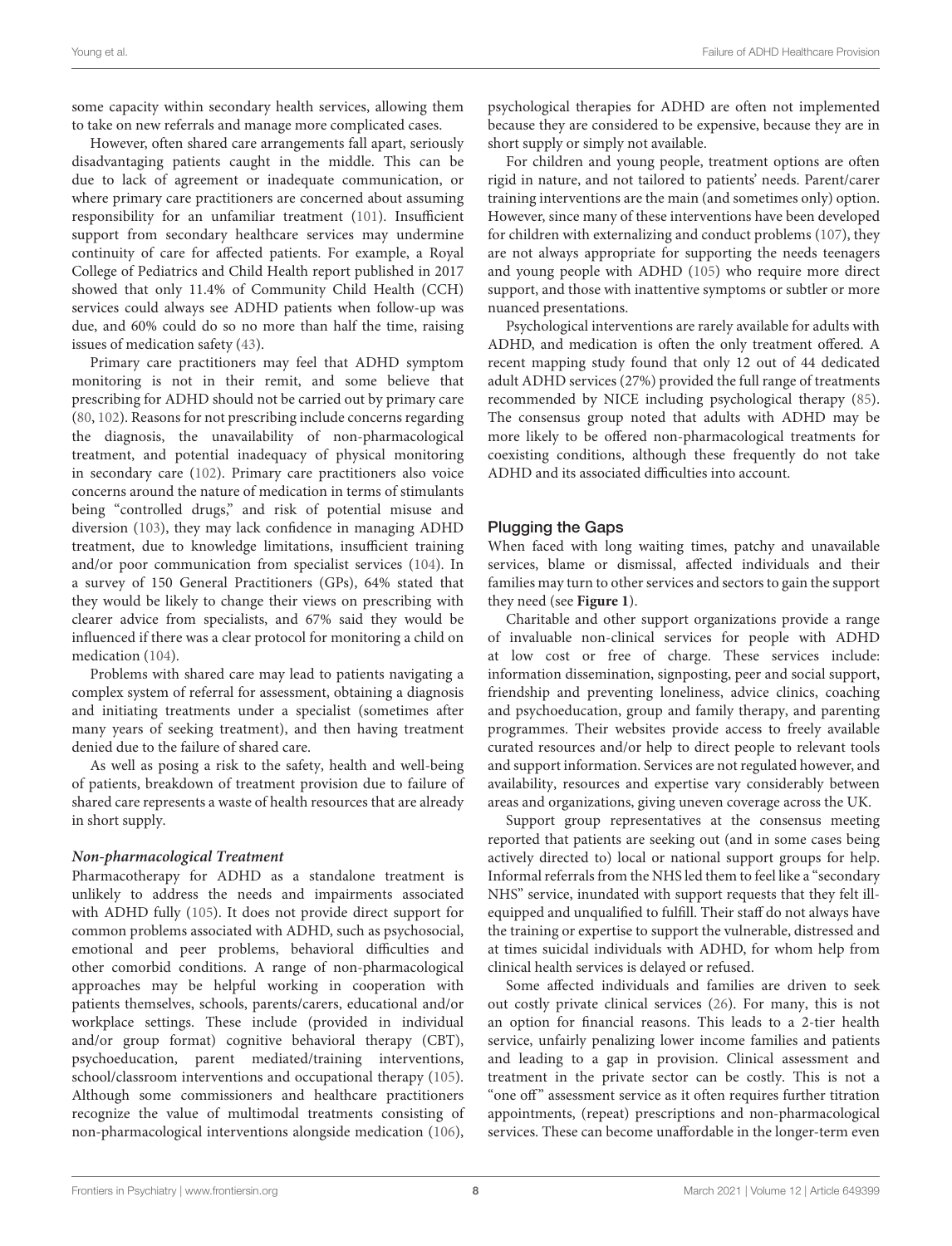for middle income patients and families, particularly for those with more complex clinical presentation and treatment needs.

Some patients and families seek only ADHD assessment in private clinics in order to circumvent gaps or blockages in access to care, in the hope of reintegrating into public healthcare provision by returning to the NHS (e.g., **[Figure 1](#page-6-0)**). However, there is an absence of transparency regarding the expertise in ADHD and the quality of care provided in the private sector. NHS providers may have reasonable concerns regarding the validity of certain privately formulated diagnoses, which may leave NHS providers with no choice but to refuse treatment, leaving affected patients unable to access the support that they need.

Concerns around the quality of assessments and clinical reports for ADHD were an area of serious debate during the consensus meeting. Consensus participants (including private and NHS clinicians, stakeholders and support group representatives) reported problems with private healthcare providers capitalizing on the desperation of patients who feel let down by the public healthcare system. The upshot is that some patients seeking out private services for ADHD do not receive appropriate assessments or treatment that follow clinical guidelines. In some cases, private ADHD assessment reports do not contain enough information to show that diagnostic thresholds had been met or do not clarify if the required in-depth examination was carried out, and therefore patients' diagnoses cannot be accepted at other clinics until they are given a more comprehensive assessment. Consensus participants reported cases of ADHD diagnostic reports written by assessors without appropriate clinical qualifications (i.e., those without core clinical training in assessing differential diagnosis and/or comorbid conditions) and/or who are not registered with a UK health regulator (e.g., Health and Care Professionals Council, General Medical Council).

### Recommendations

The consensus group identified essential changes that can and should be made to improve outcomes for people affected by ADHD. Solutions include training and education across all sectors; revising models of care to improve access to treatment; a focus on joining up services; methods to improve consistency in diagnosis and treatment across service sectors; broadening access to non-pharmacological treatments; and funding and commissioning for ADHD.

### Training and Education Across All Sectors

Access to evidence-based training will address the issue of awareness and attitudes of key professional groups in the public sector and improve recognition and support for individuals with ADHD. Ideally, this should reach all healthcare professionals (including primary care providers), educational professionals, youth center employees, social workers, the police, and those working with prisoners or youth offenders.

Training should incorporate heterogeneity of ADHD (described in section Detection of ADHD and associated problems), to improve detection of more subtle presentations. Key professionals need to be informed of the biological and medical evidence to help shift blame away from parenting and the home environment. An emphasis on longer-term outcomes of effective treatment may help to reduce the perception that those seeking ADHD treatment are looking for a "quick fix."

ADHD awareness for educational professionals should be developed for schools and higher education institutions to improve referrals from the education sector. Where possible, educational psychologists or mental health professionals working in schools should be engaged to assist with development and implementation of training.

### Empowering Primary and Secondary Care in the Management of Adult ADHD

The consensus group agreed that competency in ADHD should ideally occur alongside competency for other common mental health conditions: for clinicians already diagnosing and treating anxiety and depression, concurrent assessment and treatment for ADHD (where appropriate) would improve the targeting of treatments, lead to better outcomes, and reduce patient and clinical burden. There should be adequate knowledge and specialism of ADHD within all secondary mental health practices, as there is for other common mental health conditions.

In accordance with NICE guidelines [\(108\)](#page-15-6), a broad range of health professionals (psychiatrist, pediatrician, clinical psychologist or other appropriately qualified healthcare professional) can with adequate training, acquire the necessary knowledge of ADHD to support its assessment and/or treatment.

Primary care physicians, including general practitioners (GPs), already have an important role in raising suspicion for a possible diagnosis, making a timely referral and supporting monitoring and continuation of treatment under shared care protocols. Providing, and encouraging primary care practitioners to participate in, training about ADHD was considered to be an important first step, and encouraging some GPs and practice nurses in taking on additional training to qualify as GPs with extended roles (GPwERs) or specialist nurses with extended roles, respectively, was considered practical and sustainable for improving expertise in in primary care in the first instance. Overall, the group was in agreement that a level of competence in the recognition and understanding of ADHD was key, as well as clear pathways to more specialist support.

In the longer term, integration of ADHD into broader mental healthcare provision in primary care would be required to further streamline provision and remove bottlenecks. However, this arrangement has implications for GP workloads, and would require additional workforce management, staff and resource provision. The new Primary Care Network model, described in the NHS Long Term Plan in 2019 [\(109\)](#page-15-7), aims to pool expertise at a primary care level within local areas. Primary care at scale, with practices joining together to pool expertise and resources in larger primary care networks with 30,000–50,000 patients, may help to address implications for workforce management and resource provision.

### Joining Up Services

We have shown a disjoint between primary and secondary care, and child and adult services, which leaves patients with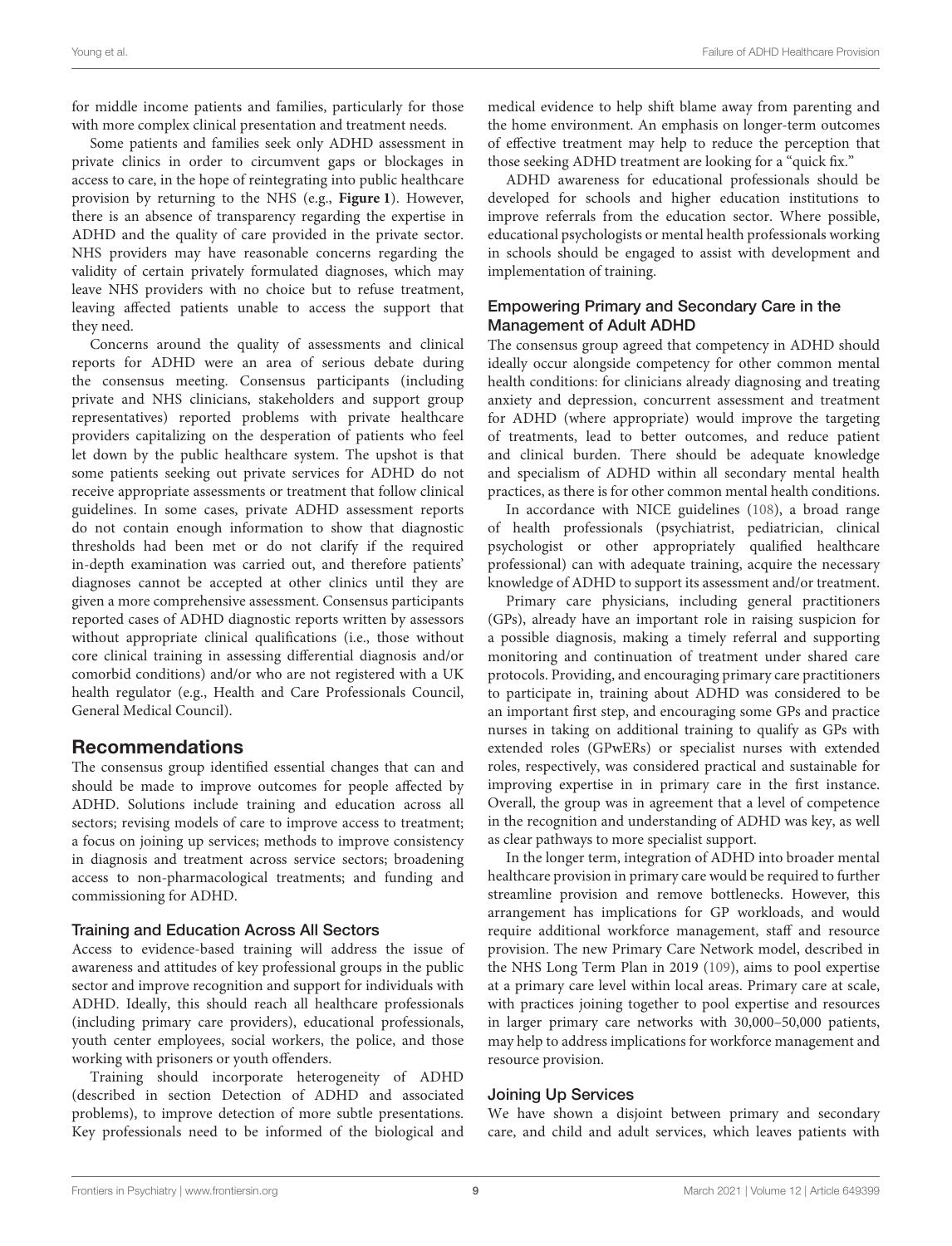ADHD unable to access or maintain treatment. Improved communication is key to joining up services. When primary care services are asked to take over prescribing from secondary health providers there needs to be support and guidance available for treating clinicians, with specialist advice readily available. Examples of integrated care between GPs and specialist services for chronic illnesses such as heart failure have been reported previously, resulting in improved coordination, GPs feeling more confident in supporting their patients, specialists receiving more detailed feedback from primary care, and patients themselves benefiting from more streamlined and holistic care [\(110\)](#page-15-8).

Longer-term, staff with specialist or extended roles within primary care networks, as described above, could help to close the gap in accessing diagnostic and intervention services, and liaise with and between secondary care services and psychological services as needed to provide the correct intensity of support and the required continuity of care.

### Improving Consistency in Diagnosis and Treatment

Consensus meeting discussions highlighted the importance of regulating private ADHD practices to improve consistency of ADHD diagnosis, assessment reporting and treatment, and to ensure adequate qualification of providers.

The consensus group also noted varying quality in ADHD assessments within the NHS, albeit to a lesser extent. These problems led to discussions within the consensus group on the minimum standards for an ADHD diagnostic assessment. These were agreed on and are summarized in **[Table 1](#page-9-0)**. Adhering to minimum diagnostic standards may help to support an ADHD diagnosis obtained in private healthcare for those wishing to return to NHS treatment. These standards can also help patients to understand which investigations to expect from an ADHD assessment, and what to expect from their diagnostic report, and provide confidence in their diagnosis. Patients/clinicians can also examine reports from Care Quality Commission in the UK, which monitors, inspects and regulates healthcare services, including private and NHS healthcare services. Inspection reports can provide an initial overview of the quality of individual private services, and are publicly available on the Care Quality Commission website.

### Improving Access to Non-pharmacological Treatment

The consensus group agreed that access to non-pharmacological treatment should be improved for patients with ADHD. Treatment options should include a broader range of nonpharmacological interventions, tailored to developmental age and need.

In accord with NICE guidelines, the group emphasized the importance of access to high-quality age-appropriate psychoeducation for everyone with a new diagnosis of ADHD and their families. Evidence suggests that psychoeducation may help to improve clinical and subjective outcomes as well as medication adherence [\(111\)](#page-15-9). Some initial psychoeducation should be provided at the point of diagnosis of ADHD by the diagnosing clinician. Further enhanced psychoeducation should

### <span id="page-9-0"></span>TABLE 1 | Minimum standards for ADHD assessment and report.

ADHD diagnostic assessments should be of an adequate length to cover all aspects described below and provide detail and generate examples of behaviors or problems. The clinician completing the assessment should be highly familiar with and/or specialize in ADHD but will require specialism beyond ADHD to identify comorbidities and complexities. Patients should not usually expect to receive their diagnostic report on the same day as their assessment.

### Assessments should include:

- *Structured clinical interview* according to up-to-date DSM or ICD publications, including:
	- Developmental history
	- Medical and physical health history
	- General psychiatric history
	- Family history
	- Educational/occupational history
	- Impairments
	- Exploration of potential comorbid problems/differential diagnosis
	- Risk assessment
- *Collateral information to inform assessment, if available, can be used to augment clinical decision making and should not be used as stand-alone diagnostic tools*. e.g., rating scales, information from informants (including schools), school and/or other reports, and objective tests of attention, impulsivity and/or motor activity.
- *Mental state examination*
- *Physical assessment*: physical observation, pulse, blood pressure, height and weight, cardiovascular assessment, and referral for other types of physical examination if indicated.

### Diagnostic reports should include:

- Description of diagnostic assessment completed (e.g., measures, corroborating information)
- Clear diagnosis and formulation.
- Outline of symptoms and impairments
- Coexisting diagnosis and associated problems Risks
- An outline of strengths in the assessment report
- Individualized recommendations, including treatment plans (pharmacological, non-pharmacological, multi-agency liaison).
- Contact details for local service-user support services

be tiered based on severity and complexity of patient needs and consider comorbidity.

In children and young people, age- and presentationappropriate psychological interventions (beyond parent/carer training for behavioral problems) should be made available in line with NICE guidelines.

Psychological interventions should also be increased for adults with ADHD. Aside from symptom management, these should address the specific difficulties experienced by young people and adults with ADHD (e.g., emotional lability and dysregulation, educational and employment problems, interpersonal difficulties, antisocial behavior and the development of prosocial competence, substance misuse, selfharm, dysfunctional coping strategies, and comorbid conditions such as anxiety and depression). Services such as IAPT (Improving Access to Psychological Therapies), which provide psychological therapies for adults with anxiety and depression in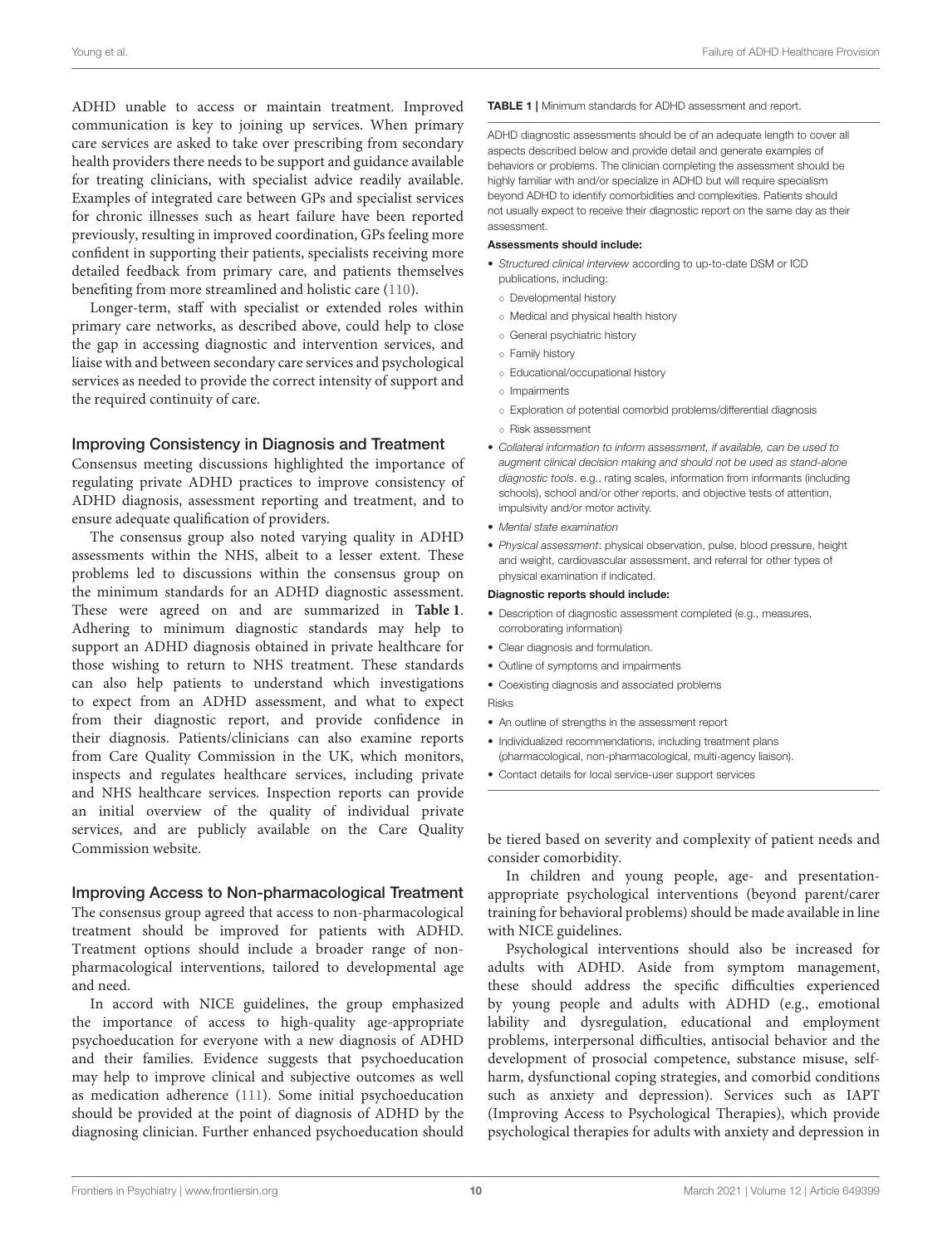the community, could be useful resources for adults with ADHD if opened up or adapted for this patient group.

### Funding and Commissioning for ADHD

ADHD is a common mental health condition. However, this contrasts to the clinical provision model, where diagnosis, treatment initiation and monitoring is constrained to scarce and limited capacity specialist health resources. The experience of the consensus group was that services struggle with the capacity vs. demand conundrum, and that many service providers are passionate about providing the best support that circumstances and local commissioning parameters allow.

The rights of people with ADHD are supported by the UK Equality Act [\(112\)](#page-15-10). Clear guidance on clinical practice to support healthcare in ADHD is spelled out in national clinical guidelines. NICE guidance is linked to each CCG's responsibility and legal duty to regard NICE quality standards and recommendations, secure high quality services and ensure continual improvement in the quality of local NHS services (in addition to their legal duty to reduce health inequalities) as set out in the NHS Constitution [\(113\)](#page-15-11) and The National Health Service Act (2006) [\(114\)](#page-15-12) as amended by The Health and Social Care Act (2012) [\(115\)](#page-15-13). Furthermore, it appears that courts are increasingly willing to acknowledge that national guidance may be relevant (in conjunction with clinical judgement) in setting standards of care because they are evidence based and reflect reasonable medical practice [\(116\)](#page-15-14). This means CCGs and clinicians are potentially at risk of being challenged if they ignore NICE Guidance and they should only do that if they have something better to offer.

The rights of people with ADHD in the UK are also protected under the Human Rights Act 1998 (article 14: right to nondiscrimination), and further under the UK Equality Act 2010, which protects people with a disability (including ADHD). People with ADHD also have rights under the Public Sector Equality Duty in England, Scotland and Wales, which places an obligation on public authorities to positively promote equality, not merely to avoid discrimination.

However, the existence of these clinical guidelines and the legislation to underpin them has not hindered people in key positions for referral, diagnosis and service commissioning from denying access to treatment and support to affected individuals. It is also clear that some CCGs are not commissioning or staffing adequate services for ADHD, and are therefore disregarding clinical evidence, national clinical guidelines, and their legal duty to prevent health inequality and discrimination. This problem is most clearly shown for adults with ADHD, for whom services are simply not available in certain regions, or to whom access to NHS services in other areas are not made available. In order for UK-wide clinical guidelines to be meaningful and effectively implemented, funding and service development needs to increase to meet the burden of illness.

The fragmentation of funding across public services in the UK means that it can be difficult to convince health commissioners to see ADHD treatment as a broader investment in health, education, social services, the criminal justice system and the economy in general. Longer-term benefits are also a hard sell for commissioners who work toward a fixed annual budget, with competing needs from different mental health groups and services that are already over-stretched. Commissioners must be informed on the robust evidence for the long-term negative outcomes associated with ADHD (especially if untreated) and their economic implications [\(25\)](#page-12-23).

Long-term planning of funding (now implemented in some regions in the UK) is needed to circumvent problems arising from "short-termism" of care. Joined-up commissioning between state-funded health, social services, and judicial services may help to reduce fragmentation of care and cost burdens.

# **DISCUSSION**

ADHD is the most highly prevalent childhood condition and is also common in adults. There is robust evidence for negative health and social outcomes. Yet many young people and adults are not able to obtain a timely diagnosis and treatment. Clinical guidelines are not being implemented and there is huge variation in the commissioning of ADHD services across the UK.

The current paper highlights discrepancies between clinical guidelines and provision in key areas (e.g., basic service availability and access, transition from child to adult services, shared care, non-pharmacological treatment). These discrepancies occur at multiple points in the healthcare system and often have complex socio-cultural, health-structural, funding, commissioning, and resource-based underpinnings. However, despite the underlying complexity of the system, it must be said that unmet needs correspond to denied rights, particularly in a universal health service.

The greatest barrier to services for people with ADHD is lack of awareness and stigma associated with the ADHD diagnosis. From the patient perspective, stigma and lack of recognition of the condition create a barrier to accessing treatment and support systems. From a commissioning and service delivery standpoint, lack of understanding and stigma constrict allocation of funding and resources. As the current report shows, prejudice and lack of understanding influence all levels of the healthcare system, resulting in a de-prioritization of ADHD and its treatment. This also has an effect on the physical and mental health and wellbeing of patients and their families who struggle to access the support they are entitled to and face ill-placed blame. Delays and inability to obtain treatment lead to increasing morbidity and functional impairment.

Most importantly, we need to end acceptance of stigma against people with ADHD as a valid viewpoint in the healthcare sector. The growing strength of vocal and active support groups and charities across the country have provided an emergent patient voice and public visibility of the condition has improved. Widely publicized reports produced by, or in association with, these charities and support groups have also helped to raise the profile of ADHD and associated problems [\(26,](#page-12-24) [88\)](#page-14-22), and positively influence the nature of reporting around the condition.

We should now be looking toward improving access to treatment for children and adults with ADHD. A brief overview and summary of the consensus recommendations is presented in **[Table 2](#page-11-0)**.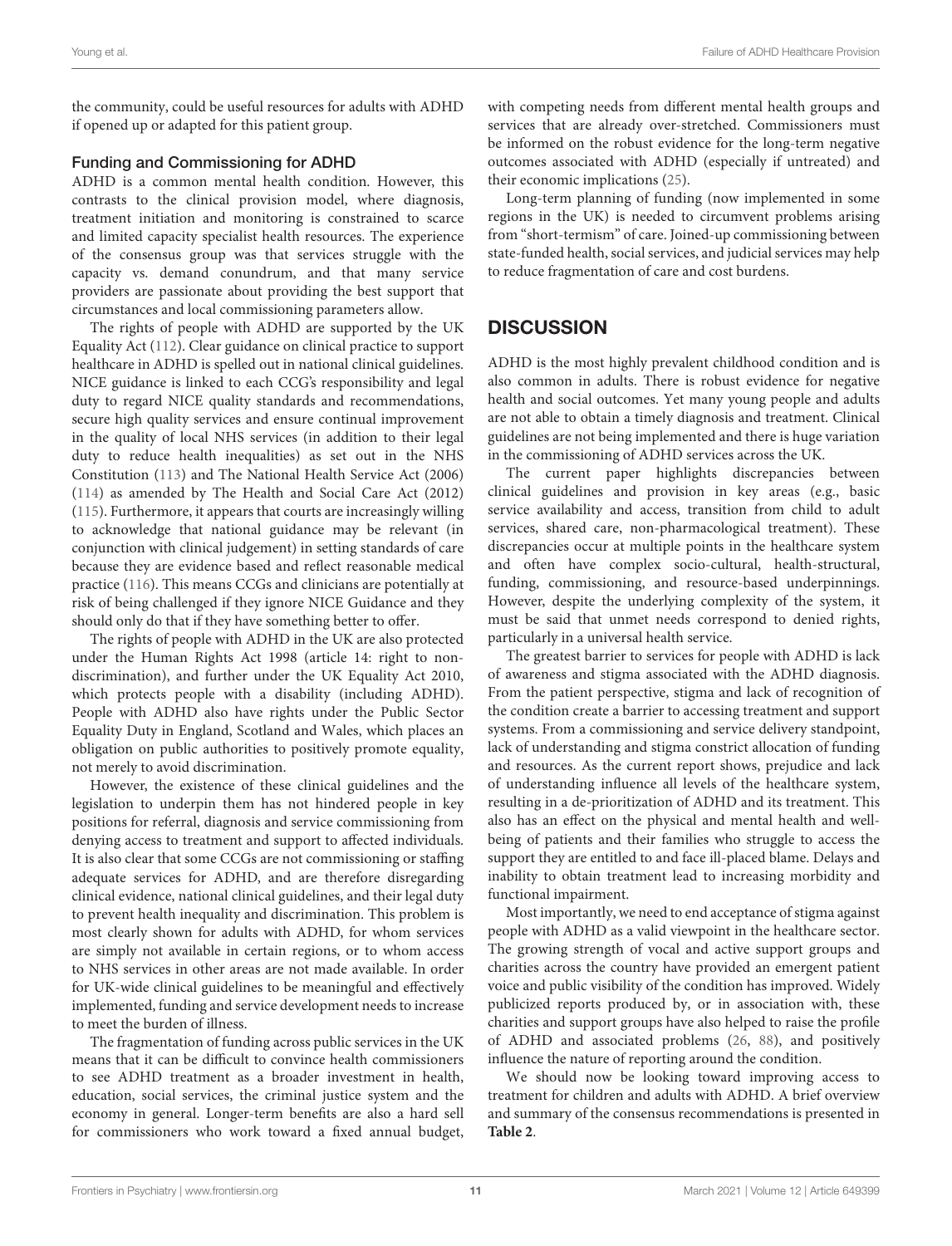### <span id="page-11-0"></span>TABLE 2 | Overview and recommendations.

- There is an urgent need to tackle the underlying structural. social, and economic restrictions that de-prioritize mental health and ADHD in healthcare.
- Training for ADHD should be provided across disciplines and sectors to reduce stigma and misinformation and improve detection.
- Longer-term planning and budgeting are required to provide a "whole person" approach and reduce short-termism and fragmentation of care.
- Devolving of health and social care within one budget can help to reduce service fragmentation.
- Additional efforts and investment are needed to join up components of clinical service delivery from child to adult services, and between secondary and primary health.
- Current healthcare provision for ADHD in the UK is overly complex and regionally variable. We need to look toward new models of integrated care to provide more streamlined and effective neurodevelopmental services.
- ADHD should be viewed as part of common adult mental health, rather than a specialist diagnosis. Due to its high prevalence, and high comorbidity with other mental health conditions, adult ADHD should be mainstreamed into secondary care.
- Reinforcement for ADHD services from primary care is likely to be needed to support treatment in the longer-term.

Information provision and training for key professional groups, including healthcare and educational professionals, could lead to more timely and appropriate referrals, assessment and treatment. Reducing stigma and increasing understanding of ADHD may help to improve understanding and increase referrals to clinical services.

Whilst the rights of individuals with ADHD are strong under current UK legislation and existing clinical guidelines, accountability of services and service commissioners to these rights and guidelines is uneven. Greater regulatory and legislative support for ADHD could go a long way toward reducing stigma and opening up pathways to healthcare. In 2018 an All-Party Parliamentary Group for ADHD was launched at the Houses of Parliament. Whilst this provided a positive platform there have yet to be any tangible outcomes. In 2017 the charity ADHD Action called upon the Government to pass an ADHD Act that would meet the needs of adults and children with ADHD [\(117\)](#page-15-15). Their petition received 11,806 signatures but was not supported by the government. A second petition was recently launched [\(118\)](#page-15-16), currently reaching over 10,000 signatures.

However, legislation and regulation alone will not ease the problems of overly complex, overstretched and fragmented services. Mainstreaming ADHD provision into general adult mental health services, and introducing new expertise within primary care across child and adult ADHD healthcare provision can help to improve detection, take the pressure away from over-stretched specialist services, and enhance communication throughout the healthcare system. Enhancing information flow between primary and secondary care services, and child and adult services can help to reduce the likelihood that diagnosed patients find themselves falling between the edges of service boundaries, unable to access the treatment they need.

Whilst implementing the above recommendations will entail additional costs to the UK healthcare system in the short term, economic analyses indicate that leaving ADHD untreated or undetected is not a cost-saving exercise. Evidence suggests delays in effective treatment lead to high long-term personal and public costs, including reduced economic productivity, and increased health, social care and state benefit costs [\(25,](#page-12-23) [26\)](#page-12-24). Further investment in mental health in general, and ADHD in particular, is required to support the services which are groaning under the weight of demand.

As we move toward resuming mental health services in the post COVID-19 era, we must look to how we can improve access and treatment in the future. Guidelines now exist on ADHD management and treatment initiation during the COVID-19 pandemic [\(48,](#page-13-14) [119\)](#page-15-17). Much can be achieved at distance using digital communications, which can help clinics to resume patient contact, assessment and treatment monitoring. However, these are merely short-term solutions that alleviate problems at the tip of the iceberg. Much larger changes, in terms of workforce education, service delivery modeling and financial investment are needed to resolve the broader issues described.

# DATA AVAILABILITY STATEMENT

The original contributions presented in the study are included in the article/supplementary material, further inquiries can be directed to the corresponding author.

# AUTHOR CONTRIBUTIONS

SY, PA, and TL were responsible for the planning and scientific input of this consensus statement. All authors (except CS and AL) attended the consensus meeting. CS completed the first draft of the manuscript. This was reviewed by SY, who also consulted further with some authors about specific points. A second draft was then generated jointly by SY and CS and circulated to all authors for comment. Following further amendments, a final draft was circulated for comment and endorsement of the consensus. All authors have read and approved the final manuscript.

# FUNDING

The meeting was jointly funded by the ADHD Foundation, the UK Adult ADHD Network (UKAAN), and the UK ADHD Partnership (UKAP). Other than reimbursement of travel expenses to attend the meeting, none of the authors received any financial compensation for attending the meeting or writing the manuscript, aside from CS who was remunerated for her time. PA was supported by NIHR Biomedical Research Center for Mental Health, NIHR/MRC (14/23/17) and NIHR senior investigator award (NF-SI-0616-10040). TN-D was funded by an NIHR Advanced Fellowship (NIHR300056). The views expressed in this publication are those of the authors and not necessarily those of the NHS, the National Institute for Health Research or the Department of Health and Social Care.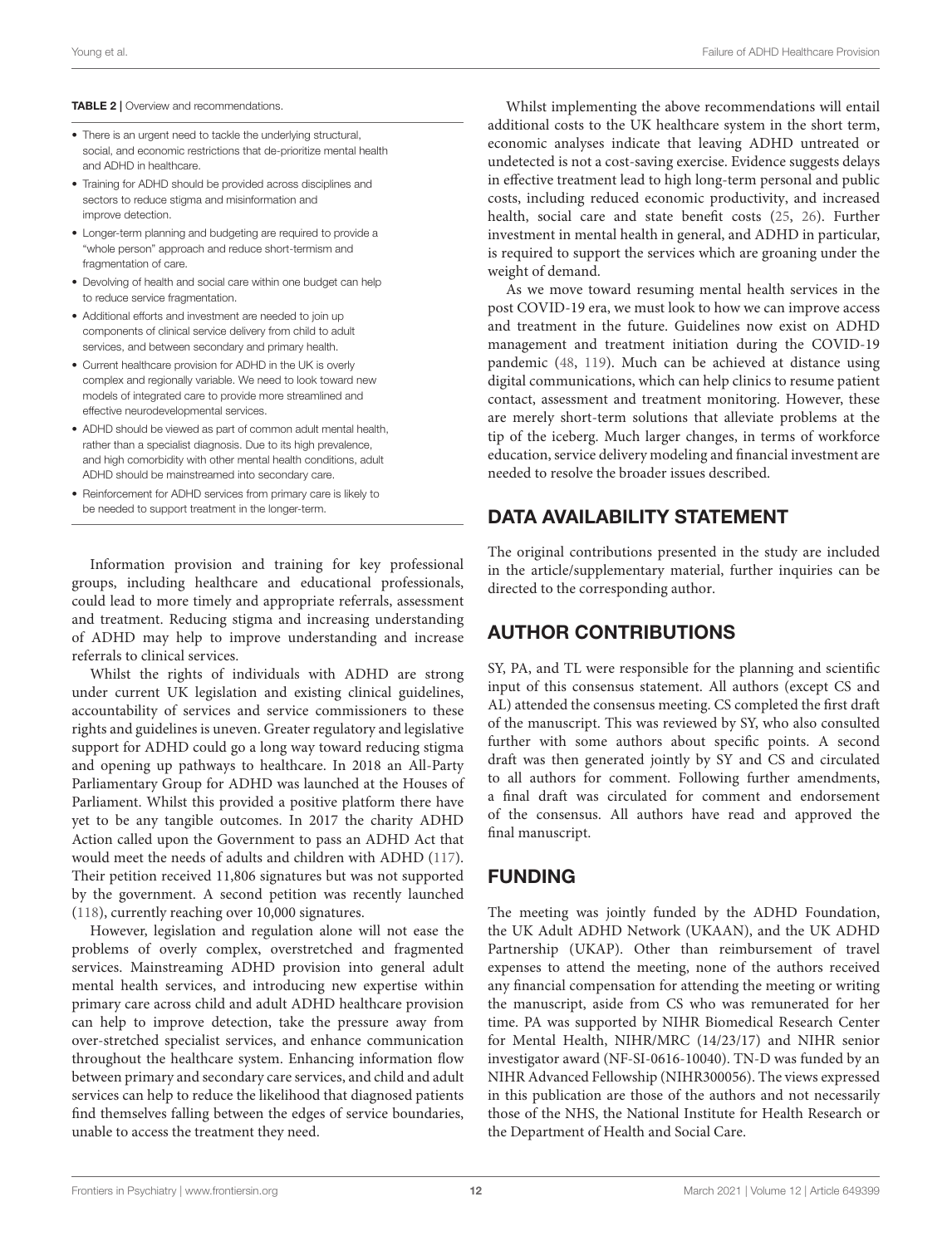### ACKNOWLEDGMENTS

We thank Takeda for sharing their Freedom of Information (FOI) data with us. We are grateful to the assistance of Lucy Warr, Catherine Coales, and Vicki Williams, who

### **REFERENCES**

- <span id="page-12-0"></span>1. American Psychiatric Association. Diagnostic and Statistical Manual of Mental Disorders. 5th ed. Washington, DC: American Psychiatric Association (2013). doi: [10.1176/appi.books.9780890425596](https://doi.org/10.1176/appi.books.9780890425596)
- <span id="page-12-1"></span>2. World Health Organization. International Statistical Classification of Diseases and Related Health Problems, 10th Revision: Version 2019. (2019). Available online at:<https://icd.who.int/browse10/2019/en> (accessed April 24, 2020).
- <span id="page-12-2"></span>3. Faraone SV, Biederman J, Mick E. The age-dependent decline of attention deficit hyperactivity disorder: a meta-analysis of follow-up studies. Psychol. Med. (2006) 36:159–65. doi: [10.1017/S003329170500471X](https://doi.org/10.1017/S003329170500471X)
- <span id="page-12-3"></span>4. Uchida M, Spencer TJ, Faraone SV, Biederman J. Adult outcome of adhd: an overview of results from the MGH longitudinal family studies of pediatrically and psychiatrically referred youth with and without ADHD of both sexes. J. Atten. Disord. (2018) 22:523–34. doi: [10.1177/1087054715604360](https://doi.org/10.1177/1087054715604360)
- <span id="page-12-4"></span>5. Thomas R, Sanders S, Doust J, Beller E, Glasziou P. Prevalence of attention-deficit/hyperactivity disorder: a systematic review and metaanalysis. Pediatrics. (2015) 135:e994–e1001. doi: [10.1542/peds.2014-3482](https://doi.org/10.1542/peds.2014-3482)
- <span id="page-12-5"></span>6. Polanczyk GV, Willcutt EG, Salum GA, Kieling C, Rohde LA. ADHD prevalence estimates across three decades: an updated systematic review and meta-regression analysis. Int. J. Epidemiol. (2014) 43:434–42. doi: [10.1093/ije/dyt261](https://doi.org/10.1093/ije/dyt261)
- <span id="page-12-6"></span>7. Willcutt EG. The Prevalence of DSM-IV Attention-Deficit/hyperactivity disorder: a meta-analytic review. Neurotherapeutics. (2012) 9:490–9. doi: [10.1007/s13311-012-0135-8](https://doi.org/10.1007/s13311-012-0135-8)
- 8. Simon V, Czobor P, Bálint S, Mészáros Á, Bitter I, Meszáros Á, et al. Prevalence and correlates of adult attention-deficit hyperactivity disorder: meta-analysis. Br. J. Psychiatry. (2009) 194:204–11. doi: [10.1192/bjp.bp.107.048827](https://doi.org/10.1192/bjp.bp.107.048827)
- <span id="page-12-7"></span>9. Fayyad J, Sampson NA, Hwang I, Adamowski T, Aguilar-Gaxiola S, Al-Hamzawi A, Andrade LHSG, et al. The descriptive epidemiology of DSM-IV adult ADHD in the World Health Organization world mental health surveys. Atten. Defic. Hyperact. Disord. (2017) 9:46– 65. doi: [10.1007/s12402-016-0208-3](https://doi.org/10.1007/s12402-016-0208-3)
- <span id="page-12-8"></span>10. Faraone S V, Asherson P, Banaschewski T, Biederman J, Ramos-quiroga JA, Rohde LA, et al. Attention-deficit/hyperactivity disorder. Nat. Rev. Dis. Prim. (2015) 1:15020. doi: [10.1038/nrdp.2015.20](https://doi.org/10.1038/nrdp.2015.20)
- <span id="page-12-9"></span>11. Ruiz-Goikoetxea M, Cortese S, Aznarez-Sanado M, Magallón S, Alvarez Zallo N, Luis EO, et al. Risk of unintentional injuries in children and adolescents with ADHD and the impact of ADHD medications: a systematic review and meta-analysis. Neurosci. Biobehav. Rev. (2018) 84:63– 71. doi: [10.1016/j.neubiorev.2017.11.007](https://doi.org/10.1016/j.neubiorev.2017.11.007)
- <span id="page-12-10"></span>12. Dalsgaard S, Ostergaard SD, Leckman JF, Mortensen PB, Pedersen MG. Mortality in children, adolescents, and adults with attention deficit hyperactivity disorder: a nationwide cohort study. Lancet. (2015) 385:2190– 6. doi: [10.1016/S0140-6736\(14\)61684-6](https://doi.org/10.1016/S0140-6736(14)61684-6)
- <span id="page-12-11"></span>13. Molina BSG, Flory K, Hinshaw SP, Greiner AR, Arnold LE, Swanson JM, et al. Delinquent behavior and emerging substance use in the MTA at 36 months: prevalence, course, and treatment effects. J. Am. Acad. Child Adolesc. Psychiatry. (2007) 46:1028–40. doi: [10.1097/chi.0b013e3180686d96](https://doi.org/10.1097/chi.0b013e3180686d96)
- <span id="page-12-12"></span>14. Young S, Gudjonsson G, Chitsabesan P, Colley B, Farrag E, Forrester A, et al. Identification and treatment of offenders with attention-deficit/hyperactivity disorder in the prison population: a practical approach based upon expert consensus. BMC Psychiatry. (2018) 18:281. doi: [10.1186/s12888-018-1858-9](https://doi.org/10.1186/s12888-018-1858-9)
- <span id="page-12-13"></span>15. Owens EB, Zalecki C, Gillette P, Hinshaw SP. Girls with childhood ADHD as adults: cross-domain outcomes by diagnostic persistence. J. Consult. Clin. Psychol. (2017) 85:723–36. doi: [10.1037/ccp0000217](https://doi.org/10.1037/ccp0000217)
- <span id="page-12-14"></span>16. Kuriyan AB, Pelham WE Jr, Molina BSGG, Waschbusch DA, Gnagy EM, Sibley MH, et al. Young adult educational and vocational outcomes of

attended the consensus meeting and made notes during the breakout sessions. We are grateful to an informal external review and feedback on the first draft by a Consultant Psychiatrist working in CAMHS, who wished to remain anonymous.

children diagnosed with ADHD. J. Abnorm. Child Psychol. (2013) 41:27– 41. doi: [10.1007/s10802-012-9658-z](https://doi.org/10.1007/s10802-012-9658-z)

- <span id="page-12-15"></span>17. Powell V, Riglin L, Hammerton G, Eyre O, Martin J, Anney R, et al. What explains the link between childhood ADHD and adolescent depression? Investigating the role of peer relationships and academic attainment. Eur. Child Adolesc. Psychiatry. (2020) 29:1581–91. doi: [10.1007/s00787-019-01463-w](https://doi.org/10.1007/s00787-019-01463-w)
- <span id="page-12-16"></span>18. Shaw M, Hodgkins P, Caci H, Young S, Kahle J, Woods AG, et al. A systematic review and analysis of long-term outcomes in attention deficit hyperactivity disorder: effects of treatment and non-treatment. BMC Med. (2012) 10:99. doi: [10.1186/1741-7015-10-99](https://doi.org/10.1186/1741-7015-10-99)
- <span id="page-12-17"></span>19. Chang Z, Ghirardi L, Quinn PD, Asherson P, D'Onofrio BM, Larsson H. Risks and benefits of attention-deficit/hyperactivity disorder medication on behavioral and neuropsychiatric outcomes: a qualitative review of pharmacoepidemiology studies using linked prescription databases. Biol. Psychiatry. (2019) 86:335–43. doi: [10.1016/j.biopsych.2019.04.009](https://doi.org/10.1016/j.biopsych.2019.04.009)
- <span id="page-12-18"></span>20. Cortese S, Adamo N, Del Giovane C, Mohr-Jensen C, Hayes AJ, Carucci S, et al. Comparative efficacy and tolerability of medications for attentiondeficit hyperactivity disorder in children, adolescents, and adults: a systematic review and network meta-analysis. Lancet Psychiatry. (2018) 5:727–38. doi: [10.1016/S2215-0366\(18\)30269-4](https://doi.org/10.1016/S2215-0366(18)30269-4)
- <span id="page-12-19"></span>21. Chen Q, Sjölander A, Runeson B, D'Onofrio BM, Lichtenstein P, Larsson H. Drug treatment for attention-deficit/hyperactivity disorder and suicidal behaviour: register based study. BMJ. (2014) 348: g3769. doi: [10.1136/bmj.g3769](https://doi.org/10.1136/bmj.g3769)
- <span id="page-12-20"></span>22. Dalsgaard S, Nielsen HS, Simonsen M. Consequences of ADHD medication use for children's outcomes. J. Health Econ. (2014) 37:137–51. doi: [10.1016/j.jhealeco.2014.05.005](https://doi.org/10.1016/j.jhealeco.2014.05.005)
- <span id="page-12-21"></span>23. Biederman J, Monuteaux MC, Spencer T, Wilens TE, Faraone S V. Do stimulants have a protective effect on the development of psychiatric disorders in youth with ADHD? A ten-year follow-up study. Pediatrics. (2009) 124:71–8. doi: [10.1542/peds.2008-3347](https://doi.org/10.1542/peds.2008-3347)
- <span id="page-12-22"></span>24. Halmøy A, Fasmer OB, Gillberg C, Haavik J. Occupational outcome in adult ADHD: impact of symptom profile, comorbid psychiatric problems, and treatment. J. Atten. Disord. (2009) 13:175–87. doi: [10.1177/1087054708329777](https://doi.org/10.1177/1087054708329777)
- <span id="page-12-23"></span>25. Daley D, Jacobsen RH, Lange A-M, Sørensen A, Walldorf J. The economic burden of adult attention deficit hyperactivity disorder: a sibling comparison cost analysis. Eur. Psychiatry. (2019) 61:41–8. doi: [10.1016/j.eurpsy.2019.06.011](https://doi.org/10.1016/j.eurpsy.2019.06.011)
- <span id="page-12-24"></span>26. Demos. Your Attention Please: The Social and Economic Impact of ADHD. (2018). Available online at: [https://www.demos.co.uk/wp-content/uploads/](https://www.demos.co.uk/wp-content/uploads/2018/02/Your-Attention-Please-the-social-and-economic-impact-of-ADHD-.pdf) [2018/02/Your-Attention-Please-the-social-and-economic-impact-of-](https://www.demos.co.uk/wp-content/uploads/2018/02/Your-Attention-Please-the-social-and-economic-impact-of-ADHD-.pdf)[ADHD-.pdf](https://www.demos.co.uk/wp-content/uploads/2018/02/Your-Attention-Please-the-social-and-economic-impact-of-ADHD-.pdf) (accessed November 6, 2019).
- <span id="page-12-25"></span>27. Ramboll and the National Board of Social Services Denmark. Better Help for Young People and Adults With ADHD and Corresponding Difficulties Final Evaluation Report. (2020). Available online at: [https://www.psychology](https://www.psychology-services.uk.com/danish-report-on-r-r2-adhd)[services.uk.com/danish-report-on-r-r2-adhd](https://www.psychology-services.uk.com/danish-report-on-r-r2-adhd) (accessed April 23, 2020).
- <span id="page-12-26"></span>28. Renoux C, Shin JY, Dell'Aniello S, Fergusson E, Suissa S. Prescribing trends of attention-deficit hyperactivity disorder (ADHD) medications in UK primary care, 1995–2015. Br. J. Clin. Pharmacol. (2016) 82:858– 68. doi: [10.1111/bcp.13000](https://doi.org/10.1111/bcp.13000)
- <span id="page-12-27"></span>29. Beau-Lejdstrom R, Douglas I, Evans SJW, Smeeth L. Latest trends in ADHD drug prescribing patterns in children in the UK: prevalence, incidence and persistence. BMJ Open. (2016) 6:e010508. doi: [10.1136/bmjopen-2015-010508](https://doi.org/10.1136/bmjopen-2015-010508)
- <span id="page-12-28"></span>30. Klasen H, Goodman R. Parents and GPs at cross-purposes over hyperactivity: a qualitative study of possible barriers to treatment. Br. J. Gen Pract. (2000) 50:199–202.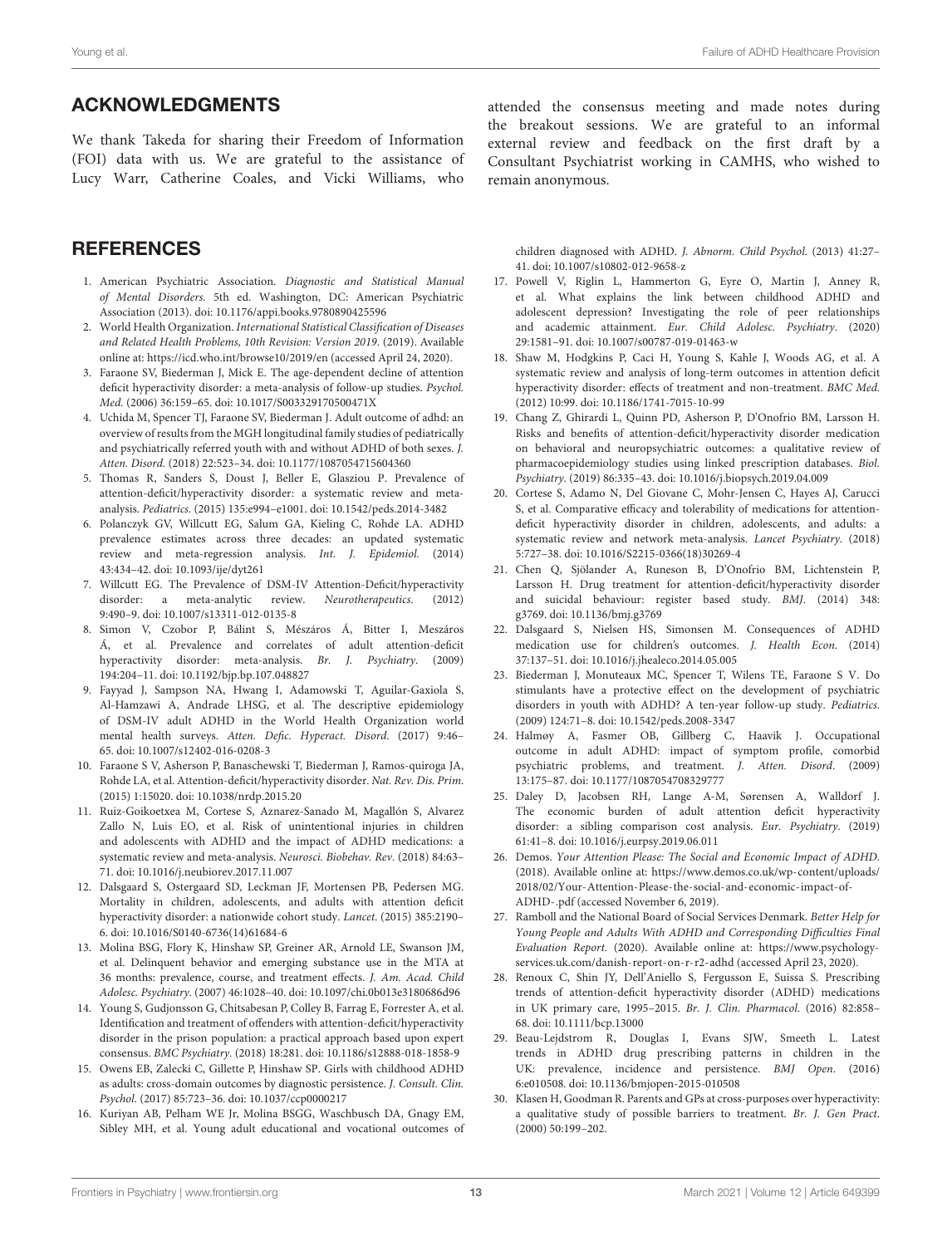- 31. Singh I. ADHD in the United Kingdom: conduct, class, and stigma. In: Bergey M, Filipe A, Conrad P, Singh I, editors. Global Perspectives on ADHD. New York, NY: Johns Hopkins University Press (2018). p. 97–117.
- 32. Timimi S, Taylor E. ADHD is best understood as a cultural construct. Br. J. Psychiatry. (2004) 184:8–9. doi: [10.1192/bjp.184.1.8](https://doi.org/10.1192/bjp.184.1.8)
- <span id="page-13-0"></span>33. Sayal K, Taylor E, Beecham J, Byrne P. Pathways to care in children at risk of attention-deficit hyperactivity disorder. Br. J. Psychiatry. (2002) 181:43– 8. doi: [10.1192/bjp.181.1.43](https://doi.org/10.1192/bjp.181.1.43)
- <span id="page-13-1"></span>34. Singh I. A disorder of anger and aggression: children's perspectives on attention deficit/hyperactivity disorder in the UK. Soc. Sci. Med. (2011) 73:889–96. doi: [10.1016/j.socscimed.2011.03.049](https://doi.org/10.1016/j.socscimed.2011.03.049)
- <span id="page-13-2"></span>35. Sutcliffe W. ADHD: "Being different is not an illness" | The Independent. Indep (2015). Available online at: [https://www.independent.co.uk/life-style/](https://www.independent.co.uk/life-style/health-and-families/adhd-being-different-is-not-an-illness-a6757276.html) [health-and-families/adhd-being-different-is-not-an-illness-a6757276.html](https://www.independent.co.uk/life-style/health-and-families/adhd-being-different-is-not-an-illness-a6757276.html) (accessed March 07, 2021).
- <span id="page-13-3"></span>36. Pasha-Robinson L. Ofsted Warns Parents Could Be Overmedicating Their Children As Ritalin Prescriptions Double in a Decade. Indep (2018). Available online at: [https://www.independent.co.uk/news/education/education-news/](https://www.independent.co.uk/news/education/education-news/ritalin-prescriptions-adhd-smart-drugs-children-nhs-ofsted-amanda-spielman-a8417746.html) [ritalin-prescriptions-adhd-smart-drugs-children-nhs-ofsted-amanda](https://www.independent.co.uk/news/education/education-news/ritalin-prescriptions-adhd-smart-drugs-children-nhs-ofsted-amanda-spielman-a8417746.html)[spielman-a8417746.html](https://www.independent.co.uk/news/education/education-news/ritalin-prescriptions-adhd-smart-drugs-children-nhs-ofsted-amanda-spielman-a8417746.html) (accessed March 07, 2021).
- <span id="page-13-4"></span>37. National Institute for Health and Care Excellence. Avoid Drug Treatment for Children and Young People With Moderate ADHD. (2013). Available online at: [https://www.nice.org.uk/news/article/avoid-drug-treatment-for](https://www.nice.org.uk/news/article/avoid-drug-treatment-for-children-and-young-people-with-moderate-adhd)[children-and-young-people-with-moderate-adhd](https://www.nice.org.uk/news/article/avoid-drug-treatment-for-children-and-young-people-with-moderate-adhd) (accessed November 20, 2019).
- <span id="page-13-5"></span>38. Faraone SV, Rostain AL, Montano CB, Mason O, Antshel KM, Newcorn JH. Systematic review: nonmedical use of prescription stimulants: risk factors, outcomes, and risk reduction strategies. J. Am. Acad. Child Adolesc. Psychiatry. (2020) 59:100–12. doi: [10.1016/j.jaac.2019.06.012](https://doi.org/10.1016/j.jaac.2019.06.012)
- <span id="page-13-6"></span>39. Sayal K, Prasad V, Daley D, Ford T, Coghill D. ADHD in children and young people: prevalence, care pathways, and service provision. Lancet Psychiatry. (2018) 5:175–86. doi: [10.1016/S2215-0366\(17\)30167-0](https://doi.org/10.1016/S2215-0366(17)30167-0)
- <span id="page-13-7"></span>40. Raman SR, Man KKC, Bahmanyar S, Berard A, Bilder S, Boukhris T, et al. Trends in attention-deficit hyperactivity disorder medication use: a retrospective observational study using population-based databases. Lancet Psychiatry. (2018) 5:824–35. doi: [10.1016/S2215-0366\(18\)30293-1](https://doi.org/10.1016/S2215-0366(18)30293-1)
- <span id="page-13-8"></span>41. Crenna-Jennings W, Hutchinson J. Access to Children and Young People's Mental Health Services - 2018. Education Policy Institute (2018). Available online at: [https://dera.ioe.ac.uk/32275/1/EPI\\_Access-to-CAMHS-2018.pdf](https://dera.ioe.ac.uk/32275/1/EPI_Access-to-CAMHS-2018.pdf) (accessed November 12, 2019).
- <span id="page-13-32"></span>42. Royal College of Paediatrics and Child Health. Community Child Health Survey 2016 Results. (2016). Available online at: [https://www.rcpch.](https://www.rcpch.ac.uk/sites/default/files/2018-03/20170505_main_survey_results_for_stakeholder_review_v0.11.pdf) [ac.uk/sites/default/files/2018-03/20170505\\_main\\_survey\\_results\\_for\\_](https://www.rcpch.ac.uk/sites/default/files/2018-03/20170505_main_survey_results_for_stakeholder_review_v0.11.pdf) [stakeholder\\_review\\_v0.11.pdf](https://www.rcpch.ac.uk/sites/default/files/2018-03/20170505_main_survey_results_for_stakeholder_review_v0.11.pdf) (accessed June 30, 2020).
- <span id="page-13-9"></span>43. Royal College of Paediatrics and Child Health. Community Paediatric Workforce - Short Report (2017). (2019). Available online at: [https://](https://www.rcpch.ac.uk/sites/default/files/generated-pdf/document/Community-paediatric-workforce---short-report-%25282017%2529.pdf) [www.rcpch.ac.uk/sites/default/files/generated-pdf/document/Community](https://www.rcpch.ac.uk/sites/default/files/generated-pdf/document/Community-paediatric-workforce---short-report-%25282017%2529.pdf)[paediatric-workforce---short-report-%25282017%2529.pdf](https://www.rcpch.ac.uk/sites/default/files/generated-pdf/document/Community-paediatric-workforce---short-report-%25282017%2529.pdf) (accessed November 22, 2019).
- <span id="page-13-10"></span>44. Cortese S. Regional analysis of UK primary care prescribing and adult service referrals for young people with attention-deficit hyperactivity disorder: from little to very little. BJPsych Open. (2020) 6:e43. doi: [10.1192/bjo.2020.28](https://doi.org/10.1192/bjo.2020.28)
- <span id="page-13-11"></span>45. Price A, Ford T, Janssens A, Williams AJ, Newlove-Delgado T. Regional analysis of UK primary care prescribing and adult service referrals for young people with attention-deficit hyperactivity disorder. BJPsych Open. (2020) 6:e7. doi: [10.1192/bjo.2019.94](https://doi.org/10.1192/bjo.2019.94)
- <span id="page-13-12"></span>46. Matheson L, Asherson P, Wong ICK, Hodgkins P, Setyawan J, Sasane R, et al. Adult ADHD patient experiences of impairment, service provision and clinical management in England: a qualitative study. BMC Health Serv. Res. (2013) 13:1–13. doi: [10.1186/1472-6963-13-184](https://doi.org/10.1186/1472-6963-13-184)
- <span id="page-13-13"></span>47. Torous J, Wykes T. Opportunities from the Coronavirus disease 2019 pandemic for transforming psychiatric Care with telehealth. JAMA Psychiatry[. \(2020\) 351:2019–20. doi: 10.1001/jamapsychiatry.2020.](https://doi.org/10.1001/jamapsychiatry.2020.1640) 1640
- <span id="page-13-14"></span>48. Cortese S, Asherson P, Sonuga-Barke E, Banaschewski T, Brandeis D, Buitelaar J, et al. ADHD management during the COVID-19 pandemic: guidance from the European ADHD guidelines group. Lancet Child Adolesc. Health. (2020) 4642:412–4. doi: [10.1016/S2352-4642\(20\)30110-3](https://doi.org/10.1016/S2352-4642(20)30110-3)
- <span id="page-13-15"></span>49. Merzon E, Manor I, Rotem A, Schneider T, Vinker S, Golan Cohen A, et al. ADHD as a risk factor for infection with covid-19. J. Atten. Disord[. \(2020\) 22:1087054720943271. doi: 10.1177/10870547209](https://doi.org/10.1177/1087054720943271) 43271
- <span id="page-13-16"></span>50. National Institute for Health and Care Excellence. Diagnosis and Management of ADHD in Children, Young People and Adults. London: National Institute for Health and Care Excellence (2018). Available online at:<https://www.nice.org.uk/guidance/ng87> (accessed November 8, 2019).
- <span id="page-13-17"></span>51. GIG Cymru NHS Wales. NHS Wales Governance e-Manual - NICE Guidance. Available online at: [http://www.wales.nhs.uk/governance](http://www.wales.nhs.uk/governance-emanual/nice-guidance)[emanual/nice-guidance](http://www.wales.nhs.uk/governance-emanual/nice-guidance) (accessed April 27, 2020).
- <span id="page-13-18"></span>52. Safety D of HSS. National Institute for Health and Care Excellence Clinical Guidelines - Process for Endorsement, Implementation, Monitoring and Assurance in Northern Ireland. (2013). Available online at: [https://www.](https://www.health-ni.gov.uk/sites/default/files/publications/dhssps/hsc-sqsd-3-13.pdf) [health-ni.gov.uk/sites/default/files/publications/dhssps/hsc-sqsd-3-13.pdf](https://www.health-ni.gov.uk/sites/default/files/publications/dhssps/hsc-sqsd-3-13.pdf) (accessed September 1, 2020).
- <span id="page-13-19"></span>53. Scottish Intercollegiate Guidelines Network. Scottish Intercollegiate Guidelines Network SIGN Management of Attention Deficit and Hyperkinetic Disorders in Children and Young People. (2009). Available online at: [https://](https://www.argyll-bute.gov.uk/sites/default/files/adhd_informtion.pdf) [www.argyll-bute.gov.uk/sites/default/files/adhd\\_informtion.pdf](https://www.argyll-bute.gov.uk/sites/default/files/adhd_informtion.pdf) (accessed March 07, 2021).
- <span id="page-13-20"></span>54. Polanczyk GV, Salum GA, Sugaya LS, Caye A, Rohde LA. Annual research review: a meta-analysis of the worldwide prevalence of mental disorders in children and adolescents. J. Child Psychol. Psychiatry Allied Discip. (2015) 56:345–65. doi: [10.1111/jcpp.12381](https://doi.org/10.1111/jcpp.12381)
- <span id="page-13-21"></span>55. Ford T, Goodman R, Meltzer H. The British child and adolescent mental health survey 1999: the prevalence of DSM-IV disorders. J. Am. Acad. Child Adolesc. Psychiatry. (2003) 42:1203–11. doi: [10.1097/00004583-200310000-00011](https://doi.org/10.1097/00004583-200310000-00011)
- <span id="page-13-22"></span>56. Sayal K, Ford T, Goodman R. Trends in recognition of and service use for attention-deficit hyperactivity disorder in Britain, 1999-2004. Psychiatr. Serv. (2010) 61:803–10. doi: [10.1176/ps.2010.61.8.803](https://doi.org/10.1176/ps.2010.61.8.803)
- <span id="page-13-23"></span>57. NHS Digital. Mental health of children and young people in England, 2017. Summary of key findings (2018).
- <span id="page-13-24"></span>58. Young S, Adamo N, Asgeirsdottir BB, Branney PP, Beckett M, Colley B, et al. Females with ADHD: an expert consensus statement taking a lifespan approach providing guidance for the identification and treatment of attention deficit hyperactivity disorder in girls and women. BMC Psychiatry. (2020) 20:404. doi: [10.1186/s12888-020-02707-9](https://doi.org/10.1186/s12888-020-02707-9)
- <span id="page-13-25"></span>59. Chung W, Jiang SF, Paksarian D, Nikolaidis A, Castellanos FX, Merikangas KR, et al. Trends in the prevalence and incidence of attention-deficit/hyperactivity disorder among adults and children of different racial and ethnic groups. JAMA Netw. open. (2019) 2:e1914344. doi: [10.1001/jamanetworkopen.2019.14344](https://doi.org/10.1001/jamanetworkopen.2019.14344)
- <span id="page-13-26"></span>60. Gillberg C, Gillberg IC, Rasmussen P, Kadesjö B, Söderström H, Råstam M, et al. Co-existing disorders in ADHD - implications for diagnosis and intervention. Eur. Child Adolesc. Psychiatry. Suppl. (2004) 13:80– 92. doi: [10.1007/s00787-004-1008-4](https://doi.org/10.1007/s00787-004-1008-4)
- <span id="page-13-27"></span>61. Hollingdale J, Woodhouse E, Young S, Fridman A, Mandy W. Autistic spectrum disorder symptoms in children and adolescents with attentiondeficit/hyperactivity disorder: a meta-analytical review. Psychol. Med. (2019) 50:1–14. doi: [10.1017/S0033291719002368](https://doi.org/10.1017/S0033291719002368)
- <span id="page-13-28"></span>62. Nutt DJ, Fone K, Asherson P, Bramble D, Hill P, Matthews K, et al. Evidencebased guidelines for management of attention-deficit/hyperactivity disorder in adolescents in transition to adult services and in adults: recommendations from the British Association for Psychopharmacology. J. Psychopharmacol[. \(2007\) 21:10–41. doi: 10.1177/02698811060](https://doi.org/10.1177/0269881106073219) 73219
- <span id="page-13-29"></span>63. Sobanski E. Psychiatric comorbidity in adults with attentiondeficit/hyperactivity disorder (ADHD). Eur. Arch. Psychiatry Clin. Neurosci. (2006) 256:26–31. doi: [10.1007/s00406-006-1004-4](https://doi.org/10.1007/s00406-006-1004-4)
- <span id="page-13-30"></span>64. Kessler R, Adler L, Barkley R, Biederman J, Conner CK, Demler O, et al. The prevalence and correlates of adult ADHD in the United States: results from the national comorbidity survey replication. Am. J. Psychiatry. (2006) 163:716–23. doi: [10.1176/ajp.2006.163.4.716](https://doi.org/10.1176/ajp.2006.163.4.716)
- <span id="page-13-31"></span>65. Asherson P, Chen W, Craddock B, Taylor E. Adult attention-deficit hyperactivity disorder: recognition and treatment in general adult psychiatry. Br. J. Psychiatry. (2007) 190:4–5. doi: [10.1192/bjp.bp.106.026484](https://doi.org/10.1192/bjp.bp.106.026484)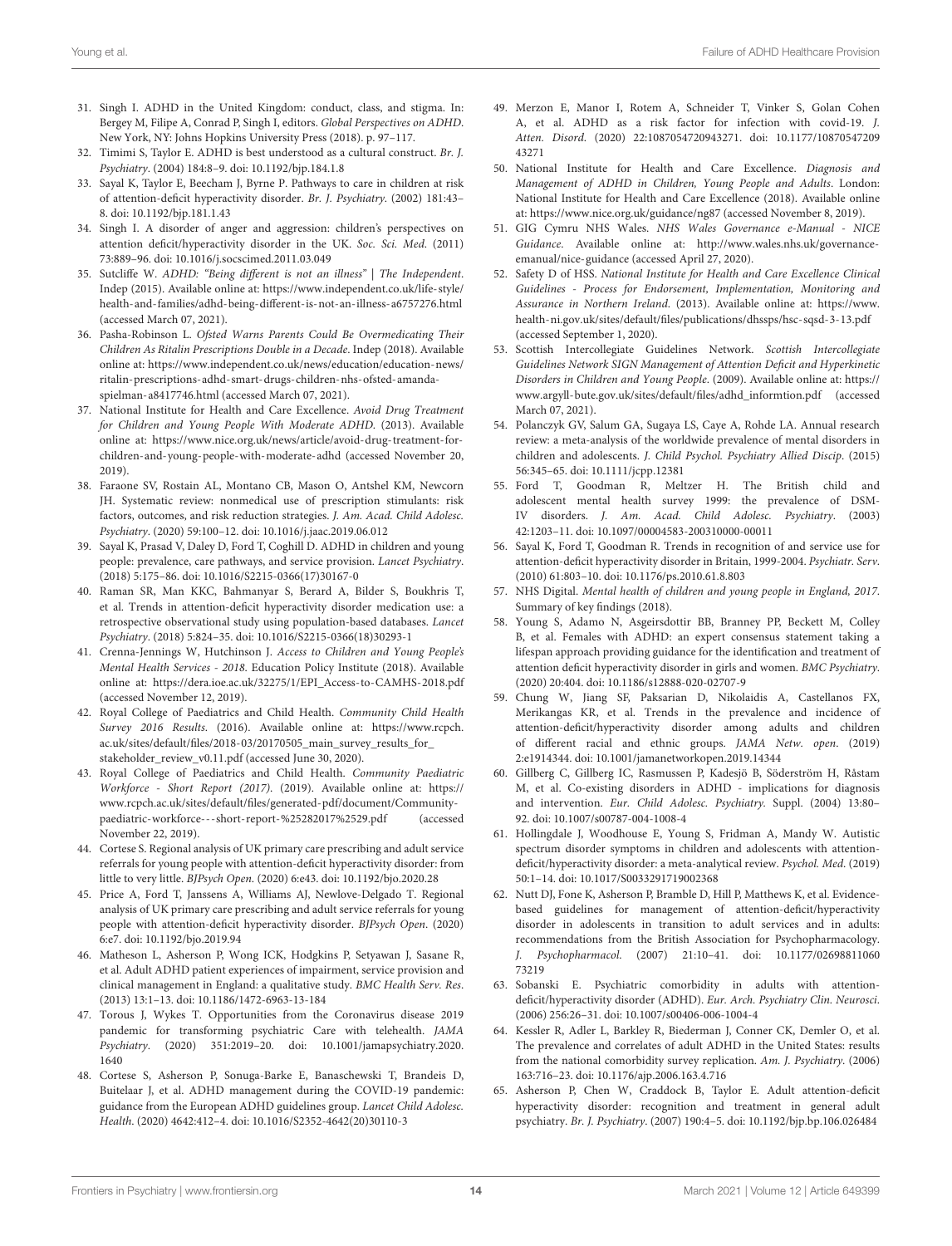- <span id="page-14-0"></span>66. Asherson P, Buitelaar J, Faraone SV, Rohde LA. Adult attention-deficit hyperactivity disorder: key conceptual issues. Lancet Psychiatry. (2016) 3:568–78. doi: [10.1016/S2215-0366\(16\)30032-3](https://doi.org/10.1016/S2215-0366(16)30032-3)
- <span id="page-14-1"></span>67. Turgay A, Goodman DW, Asherson P, Lasser RA, Babcock TF, Pucci ML, et al. Lifespan persistence of ADHD: the life transition model and its application. J. Clin. Psychiatry. (2012) 73:192–201. doi: [10.4088/JCP.10m06628](https://doi.org/10.4088/JCP.10m06628)
- <span id="page-14-2"></span>68. Asherson P, Agnew-Blais J. Annual research review: does late-onset attention-deficit/hyperactivity disorder exist? J. Child Psychol. Psychiatry Allied Discip. (2019) 60:333–52. doi: [10.1111/jcpp.13020](https://doi.org/10.1111/jcpp.13020)
- <span id="page-14-3"></span>69. Deberdt W, Thome J, Lebrec J, Kraemer S, Fregenal I, Ramos-Quiroga JA, et al. Prevalence of ADHD in nonpsychotic adult psychiatric care (ADPSYC): a multinational cross-sectional study in Europe. BMC Psychiatry. (2015) 15:1–13. doi: [10.1186/s12888-015-0624-5](https://doi.org/10.1186/s12888-015-0624-5)
- <span id="page-14-4"></span>70. Young S, Moss D, Sedgwick O, Fridman M, Hodgkins P. A meta-analysis of the prevalence of attention deficit hyperactivity disorder in incarcerated populations. Psychol. Med. (2015) 45:247–58. doi: [10.1017/S0033291714000762](https://doi.org/10.1017/S0033291714000762)
- <span id="page-14-5"></span>71. Moukhtarian TR, Cooper RE, Vassos E, Moran P, Asherson P. Effects of stimulants and atomoxetine on emotional lability in adults: a systematic review and meta-analysis. Eur. Psychiatry. (2017) 44:198– 207. doi: [10.1016/j.eurpsy.2017.05.021](https://doi.org/10.1016/j.eurpsy.2017.05.021)
- <span id="page-14-6"></span>72. Larsson H, Dilshad R, Lichtenstein P, Barker ED. Developmental trajectories of DSM-IV symptoms of attention-deficit/ hyperactivity disorder: genetic effects, family risk and associated psychopathology. J. Child Psychol. Psychiatry. (2011) 52:954–63. doi: [10.1111/j.1469-7610.2011.02379.x](https://doi.org/10.1111/j.1469-7610.2011.02379.x)
- <span id="page-14-7"></span>73. Callahan BL, Bierstone D, Stuss DT, Black SE. Adult ADHD: risk factor for dementia or phenotypic mimic? Front. Aging Neurosci. (2017) 9:260. doi: [10.3389/fnagi.2017.00260](https://doi.org/10.3389/fnagi.2017.00260)
- <span id="page-14-8"></span>74. Sayal K, Goodman R, Ford T. Barriers to the identification of children with attention deficit/hyperactivity disorder. J. Child Psychol. Psychiatry Allied Discip. (2006) 47:744–50. doi: [10.1111/j.1469-7610.2005.01553.x](https://doi.org/10.1111/j.1469-7610.2005.01553.x)
- <span id="page-14-9"></span>75. Moldavsky M, Groenewald C, Owen V, Sayal K. Teachers' recognition of children with ADHD: role of subtype and gender. Child Adolesc. Ment. Health. (2013) 18:18–23. doi: [10.1111/j.1475-3588.2012.00653.x](https://doi.org/10.1111/j.1475-3588.2012.00653.x)
- <span id="page-14-10"></span>76. Russell AE, Moore DA, Ford T. Educational practitioners' beliefs and conceptualisation about the cause of ADHD: a qualitative study. Emot. Behav. Difficulties. (2016) 21:101–18. doi: [10.1080/13632752.2016.1139297](https://doi.org/10.1080/13632752.2016.1139297)
- <span id="page-14-11"></span>77. Broomhead K. Blame, guilt and the need for "labels"; insights from parents of children with special educational needs and educational practitioners. Br. J. Spec. Educ. (2013) 40:14–21. doi: [10.1111/1467-8578.12012](https://doi.org/10.1111/1467-8578.12012)
- <span id="page-14-12"></span>78. Hall CL, Newell K, Taylor J, Sayal K, Swift KD, Hollis C. "Mind the gap" - mapping services for young people with ADHD transitioning from child to adult mental health services. BMC Psychiatry. (2013) 13:186. doi: [10.1186/1471-244X-13-186](https://doi.org/10.1186/1471-244X-13-186)
- <span id="page-14-13"></span>79. ADHD action. Adult ADHD Survey Report. Available online at: [https://www.](https://www.adhdaction.org/adult-adhd-survey-report) [adhdaction.org/adult-adhd-survey-report](https://www.adhdaction.org/adult-adhd-survey-report) (accessed November 13, 2019).
- <span id="page-14-14"></span>80. Tatlow-Golden M, Prihodova L, Gavin B, Cullen W, McNicholas F. What do general practitioners know about ADHD? Attitudes and knowledge among first-contact gatekeepers: systematic narrative review. BMC Fam. Pract. (2016) 17:129. doi: [10.1186/s12875-016-0516-x](https://doi.org/10.1186/s12875-016-0516-x)
- <span id="page-14-15"></span>81. Pitts M, Mangle L, Asherson P. Impairments, diagnosis and treatments associated with attention-deficit/hyperactivity disorder (ADHD) in UK adults: results from the lifetime impairment survey. Arch. Psychiatr. Nurs. (2015) 29:56–63. doi: [10.1016/j.apnu.2014.10.001](https://doi.org/10.1016/j.apnu.2014.10.001)
- <span id="page-14-16"></span>82. [Legislation.gov.uk.](https://www.legislation.gov.uk/) Freedom of Information Act 2000. (2000). Available online at:<http://www.legislation.gov.uk/ukpga/2000/36/contents> (accessed November 12, 2019).
- <span id="page-14-17"></span>83. Price A, Janssens A, Dunn-Morua S, Eke H, Asherson P, Lloyd T, et al. Seven steps to mapping health service provision: lessons learned from mapping services for adults with attention-deficit/hyperactivity disorder (ADHD) in the UK. BMC Health Serv. Res. (2019) 19:468. doi: [10.1186/s12913-019-4287-7](https://doi.org/10.1186/s12913-019-4287-7)
- <span id="page-14-18"></span>84. Iacobucci G. GPs in an "invidious" position to prescribe ADHD drugs without specialist support. BMJ. (2017) 358:j4444. doi: [10.1136/bmj.j4444](https://doi.org/10.1136/bmj.j4444)
- <span id="page-14-19"></span>85. Price A, Janssens A, Newlove-Delgado T, Eke H, Paul M, Sayal K, et al. Mapping UK mental health services for adults with attentiondeficit/hyperactivity disorder; survey findings, with an analysis of

differences in reporting between stakeholder groups. BJPsych Open. (2020) 6:E76. doi: [10.1192/bjo.2020.65](https://doi.org/10.1192/bjo.2020.65)

- <span id="page-14-20"></span>86. NHS Improvement. Choice in Mental Health: How It Can Work for You. (2016). Available online at: [https://improvement.nhs.uk/documents/60/](https://improvement.nhs.uk/documents/60/choice_in_mh_services_service_users.pdf) [choice\\_in\\_mh\\_services\\_service\\_users.pdf](https://improvement.nhs.uk/documents/60/choice_in_mh_services_service_users.pdf) (accessed July 2, 2020).
- <span id="page-14-21"></span>87. Veale D. Choice of provider for out-patient treatment is not working. BJPsych Bull. (2018) 42:82–5. doi: [10.1192/bjb.2017.25](https://doi.org/10.1192/bjb.2017.25)
- <span id="page-14-22"></span>88. Takeda. Will the Doctor See Me Now? Investigating Adult ADHD Services in England. (2019). Available online at: [https://www.adhdfoundation.org.](https://www.adhdfoundation.org.uk/wp-content/uploads/2019/07/Takeda_Will-the-doctor-see-me-now_ADHD-Report.pdf) [uk/wp-content/uploads/2019/07/Takeda\\_Will-the-doctor-see-me-now\\_](https://www.adhdfoundation.org.uk/wp-content/uploads/2019/07/Takeda_Will-the-doctor-see-me-now_ADHD-Report.pdf) [ADHD-Report.pdf](https://www.adhdfoundation.org.uk/wp-content/uploads/2019/07/Takeda_Will-the-doctor-see-me-now_ADHD-Report.pdf) (accessed March 07, 2021).
- <span id="page-14-23"></span>89. Lindsay M. ADHD Assessment System "Broken" with Five-Year Waiting Times. BBC News (2020). Available online at: [https://www.bbc.co.uk/news/](https://www.bbc.co.uk/news/uk-england-53526174) [uk-england-53526174](https://www.bbc.co.uk/news/uk-england-53526174) (accessed March 07, 2021).
- <span id="page-14-24"></span>90. Bristol North Somerset and South Gloucestershire Clinical Commisssioning Group. BNSSG CCG Governing Body Meeting: Corporate Risk Register and Governing Body Assurance Framework – September 2019. (2019). Available online at: [https://bnssgccg.nhs.uk/library/governing-body-paper-](https://bnssgccg.nhs.uk/library/governing-body-paper-1-october-2019-item-92/)[1-october-2019-item-92/](https://bnssgccg.nhs.uk/library/governing-body-paper-1-october-2019-item-92/) (accessed March 12, 2020).
- <span id="page-14-25"></span>91. Bristol North Somerset and South Gloucestershire Clinical Commisssioning Group. BNSSG Commissioning Executive Committee Minutes of the meeting held on 11th July 2019 at 8.30am, CCG Conference Room, South Plaza, Bristol. Minutes (2019). Available online at: [https://bnssgccg.nhs.uk/library/](https://bnssgccg.nhs.uk/library/governing-body-paper-3-september-2019-item-102/) [governing-body-paper-3-september-2019-item-102/](https://bnssgccg.nhs.uk/library/governing-body-paper-3-september-2019-item-102/) (accessed March 12, 2020).
- <span id="page-14-26"></span>92. Young S, Adamou M, Asherson P, Coghill D, Colley B, Gudjonsson G, et al. Recommendations for the transition of patients with ADHD from child to adult healthcare services: a consensus statement from the UK adult ADHD network. BMC Psychiatry. (2016) 16:1–10. doi: [10.1186/s12888-016-1013-4](https://doi.org/10.1186/s12888-016-1013-4)
- <span id="page-14-27"></span>93. Hall CL, Newell K, Taylor J, Sayal K, Hollis C. Services for young people with attention deficit/hyperactivity disorder transitioning from child to adult mental health services: a national survey of mental health trusts in England. J. Psychopharmacol[. \(2015\) 29:39–42. doi: 10.1177/02698811145](https://doi.org/10.1177/0269881114550353) 50353
- <span id="page-14-28"></span>94. Eke H, Janssens A, Paul M, Price A, Young S, Ford T. Clinician perspectives on the use of NICE guidelines for the process of transition in attention deficit hyperactivity disorder (ADHD). Child Care Health Dev. (2019) 46:111– 20. doi: [10.1111/cch.12718](https://doi.org/10.1111/cch.12718)
- <span id="page-14-29"></span>95. Newlove-Delgado T, Ford TJ, Stein K, Garside R. 'You're 18 now, goodbye': the experiences of young people with attention deficit hyperactivity disorder of the transition from child to adult services. Emot. Behav. Difficulties. (2018) 23:296–309. doi: [10.1080/13632752.2018.1461476](https://doi.org/10.1080/13632752.2018.1461476)
- <span id="page-14-30"></span>96. Newlove-Delgado T, Ford TJ, Hamilton W, Stein K, Ukoumunne OC. Prescribing of medication for attention deficit hyperactivity disorder among young people in the Clinical Practice Research Datalink 2005–2013: analysis of time to cessation. Eur. Child Adolesc. Psychiatry. (2018) 27:29– 35. doi: [10.1007/s00787-017-1011-1](https://doi.org/10.1007/s00787-017-1011-1)
- <span id="page-14-31"></span>97. Singh SP, Paul M, Ford T, Kramer T, Weaver T, McLaren S, et al. Process, outcome and experience of transition from child to adult mental healthcare: multiperspective study. Br. J. Psychiatry. (2010) 197:305– 12. doi: [10.1192/bjp.bp.109.075135](https://doi.org/10.1192/bjp.bp.109.075135)
- Singh SP, Paul M, Ford T, Kramer T, Weaver T. Transitions of care from child and adolescent mental health services to adult mental health services (TRACK study): a study of protocols in Greater London. BMC Health Serv. Res. (2008) 8:135. doi: [10.1186/1472-6963-8-135](https://doi.org/10.1186/1472-6963-8-135)
- <span id="page-14-32"></span>99. Eke H, Ford T, Newlove-Delgado T, Price A, Young S, Ani C, et al. Transition between child and adult services for young people with attention-deficit hyperactivity disorder (ADHD): findings from a British national surveillance study. Br. J. Psychiatry. (2019) 217:616–22. doi: [10.1192/bjp.2019.131](https://doi.org/10.1192/bjp.2019.131)
- <span id="page-14-33"></span>100. Islam Z, Ford T, Kramer T, Paul M, Parsons H, Harley K, et al. Mind how you cross the gap! Outcomes for young people who failed to make the transition from child to adult services: the TRACK study. Psychiatrist. (2016) 40:142–8. doi: [10.1192/pb.bp.115.050690](https://doi.org/10.1192/pb.bp.115.050690)
- <span id="page-14-34"></span>101. NHS England/Direct Commissioning Change Projects. Responsibility for Prescribing Between Primary & Secondary/Tertiary Care. (2018). Available online at: [https://www.england.nhs.uk/wp-content/uploads/2018/](https://www.england.nhs.uk/wp-content/uploads/2018/03/responsibility-prescribing-between-primary-secondary-care-v2.pdf) [03/responsibility-prescribing-between-primary-secondary-care-v2.pdf](https://www.england.nhs.uk/wp-content/uploads/2018/03/responsibility-prescribing-between-primary-secondary-care-v2.pdf) (accessed November 21, 2019).